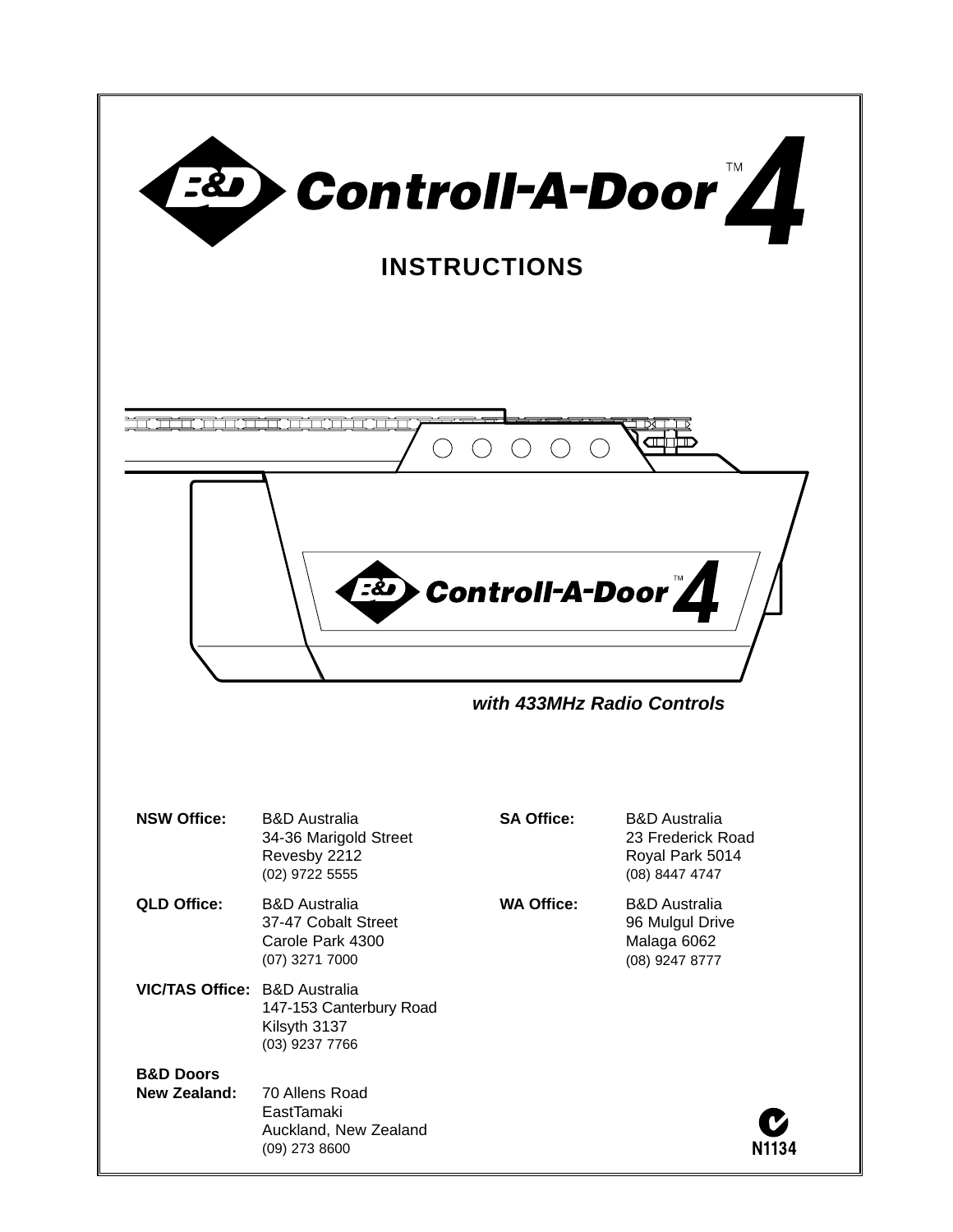## **TABLE OF CONTENTS**

### *Introduction 2-7*

### *Assembly 8-11*

| Assemble the rail & attach the chain pulley bracket8 |  |
|------------------------------------------------------|--|
|                                                      |  |
|                                                      |  |
|                                                      |  |
|                                                      |  |
|                                                      |  |

### *Installation 11-27*

| Determine the header bracket location12-13     |  |
|------------------------------------------------|--|
|                                                |  |
|                                                |  |
|                                                |  |
|                                                |  |
|                                                |  |
| Wiring instructions for optional accessories18 |  |
|                                                |  |
| Attach the emergency release rope and handle19 |  |
|                                                |  |
| Installing the safety infra-red beam sensors20 |  |
|                                                |  |
|                                                |  |

## *Adjustment Section 25-27* Adjust the travel limits ...............................................25 Adjust the force .........................................................26 Test the safety reverse system .................................27 Testing the safety infra-red beam sensors................27 *Operation 28-30* Operation safety instructions.....................................28 Using your garage door opener ................................28 To open the door manually........................................29 Care of your opener ..................................................29 Troubleshooting.........................................................30 *Programming 31* To code a hand-held remote control .........................31 To erase all codes .....................................................31 Multi-function remotes...............................................31 *Warranty 32*

## **INTRODUCTION** *Safety Rule Review*

This garage door opener is designed and tested to offer safe service provided it is installed, operated, maintained and tested in strict accordance with the warnings, safety instructions and instructions contained in this manual.



**Mechanical**

## **WARNING WARNING Electrical**<br>Electrical

# **CAUTION**

When you see these Safety Symbols and Signal when you see these Salety Symbols and Signal<br>Words on the following pages, they will alert you to the possibility of **serious injury or death** if you do not comply with the corresponding instructions. The hazard may come from something mechanical or from electric shock. Read the instructions carefully.

When you see this Signal Word on the following pages it will alert you to the possibility of damage to **CAUTION** Pages it will alert you to the possibility of damage to the set of the garage door opener if you do not comply with the corresponding instructions. Read them carefully.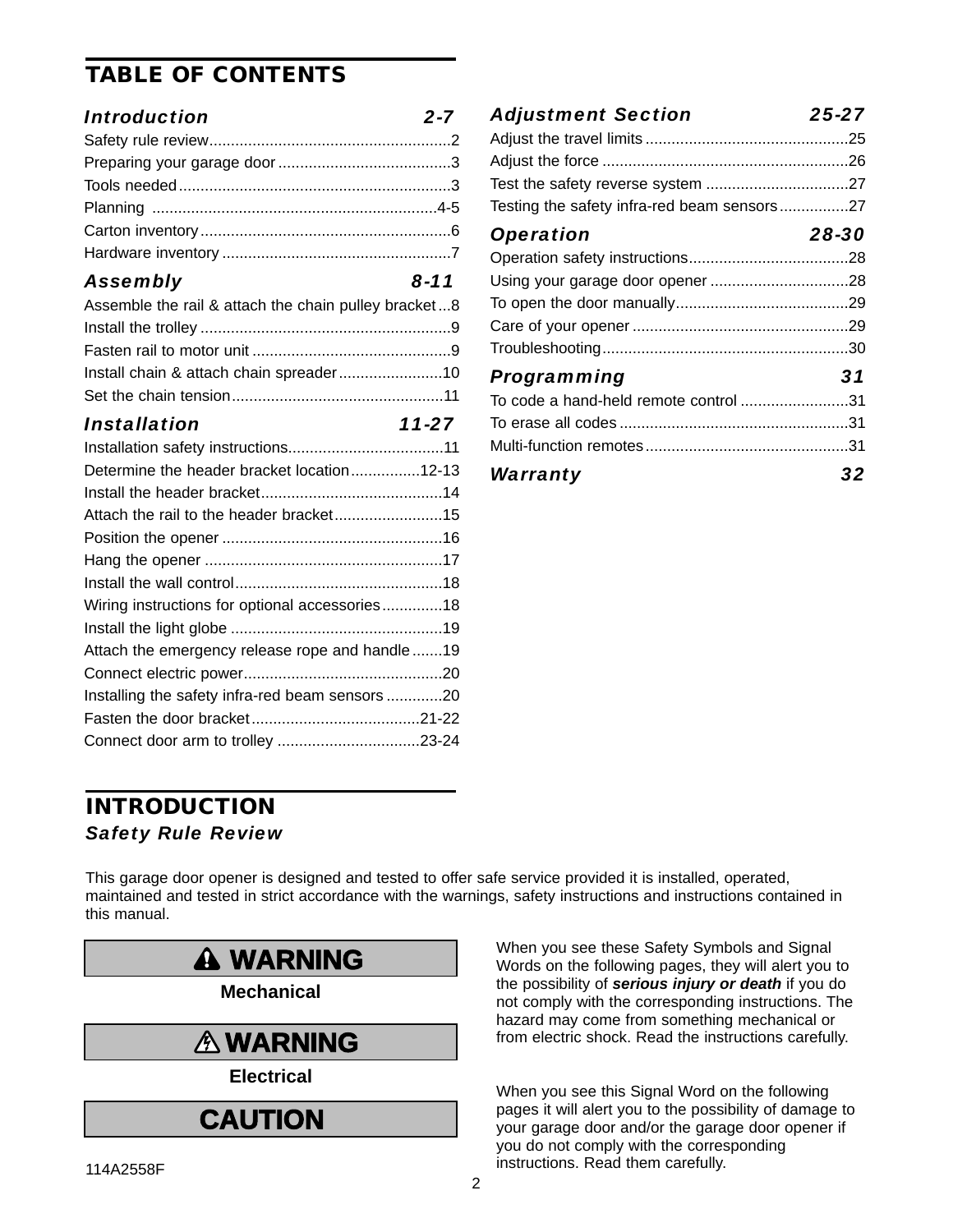## *Preparing your garage door*

- Disable locks. Insert wood screws or nails to keep them unlocked.
- Remove any ropes connected to garage door.

### **TESTING YOUR DOOR**

Before you begin, complete the following test to make sure your door is balanced and is not sticking or binding:

- Lift the door about halfway as shown. Release the door. It should stay in place, supported entirely by its springs.
- Raise and lower the door to see if there is any binding or sticking.

If your door binds, sticks, or is out of balance, call for professional garage door service.



**O C OO One-Piece Door**

# **WARNING**

To prevent possible SERIOUS INJURY OR DEATH:

- Always call for professional B&D garage door service if<br>carage door binds sticks, or is out of balance. An garage door binds, sticks, or is out of balance. An unbalanced garage door might not reverse when required.
- NEVER try to loosen, move, or adjust garage door, door springs, cables, pulleys, brackets or their hardware, all of which are under EXTREME tension.
- Disable ALL locks and remove all ropes connected to garage door before installing and operating garage door opener to avoid entanglement.
- This unit should not be installed in a damp or wet space.
- The door must not extend over public byway during operation.
- This product is provided with a power supply cord of special design which, if damaged, must be replaced by a power supply cord of the same type; such a power supply cord may be obtained from you local B&D supply cord may be obtained from you local<br>distributor and must be fitted by a specialist.

# **CAUTION**

To avoid damage to the garage door and opener, disable locks before installing and operating the opener. Use a wood screw or nail to hold locks in the "open" (unlocked) position.

Operation at other than 230V/50 Hz will cause opener malfunction and damage.

## *Tools needed*

During assembly, installation and adjustment of the opener, instructions will call for hand tools as illustrated.

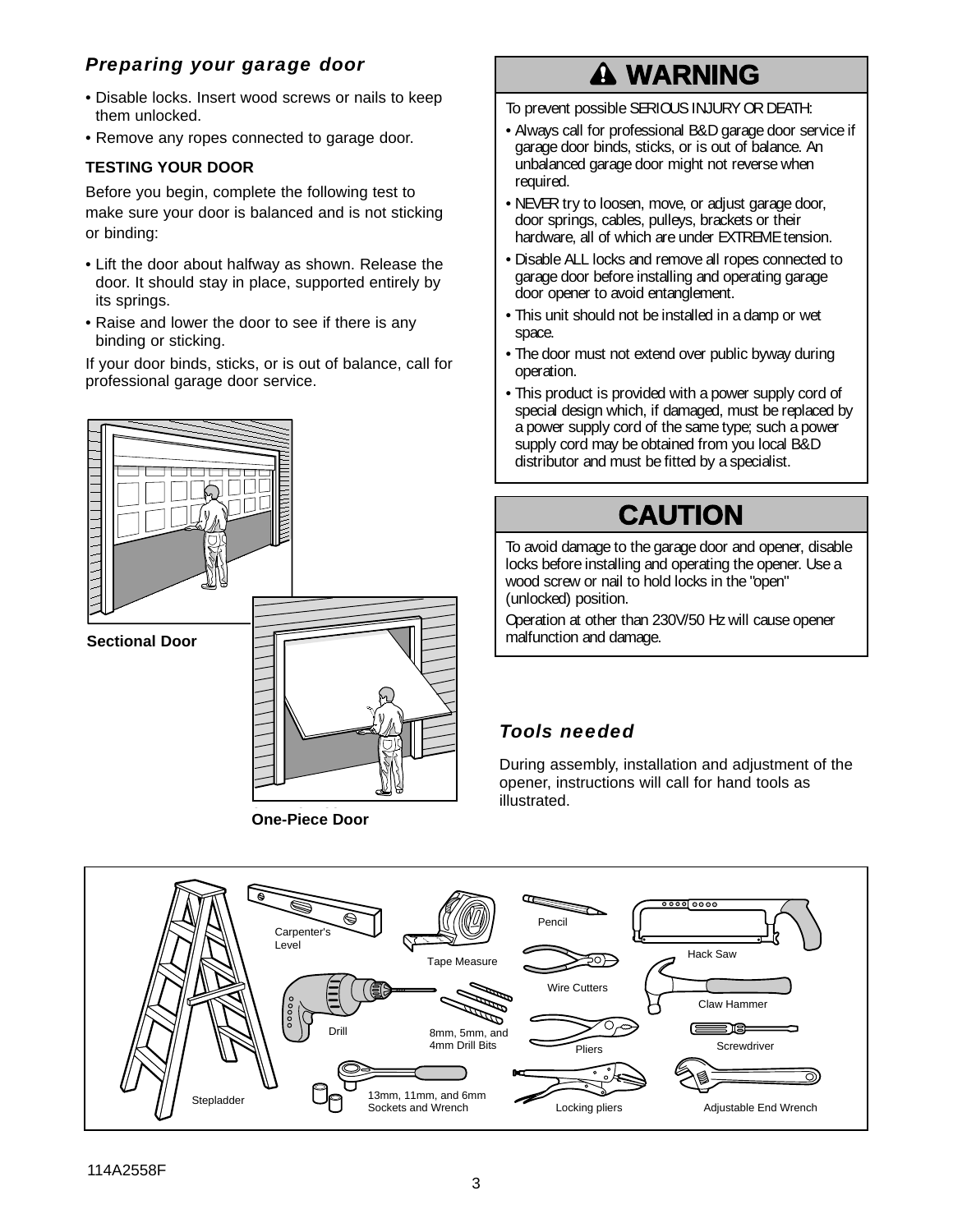## *Planning*

Identify the type and height of your garage door. Survey your garage area to see if any of the conditions below apply to your installation. Additional materials may be required. You may find it helpful to refer back to this page and the accompanying illustrations as you proceed with the installation of your opener.

Depending on your requirements, there are several installation steps which may call for materials and/or hardware not included in the carton.

- Installation Step  $1 -$  Look at the wall or ceiling above the garage door. The header bracket must be securely fastened to structural supports.
- Installation Step 5 Do you have a finished ceiling in your garage? If so, a support bracket and additional fastening hardware may be required.

#### **B&D recommends the use of safety infra-red beam sensors on all installations of automatic garage door openers.**

- Installation Step 10:
	- Depending upon garage construction, extension brackets or wood blocks may be needed to install the safety infra-red beam sensors.
- Alternate floor mounting of the safety infra-red beam sensors will require hardware not provided.
- Do you have an access door in addition to the garage door? If not, Model T7012 Emergency Access Device is required.

#### **SECTIONAL DOOR INSTALLATIONS**

- Do you have a steel, aluminum, fiberglass or glass panel door? If so, horizontal and vertical reinforcement is required (Installation Step 11).
- The opener is normally installed at the center of the door. If there is a torsion spring or center bearing plate in the way of the header bracket or door bracket area, the opener may be installed within 300mm to the left or right of the door center. See Installation Steps 1 and 11.
- Look at the garage door where it meets the floor. It must close on the floor all the way across. Otherwise, the safety reverse system may not work properly. See Adjustment Step 3. Floor or door should be repaired.

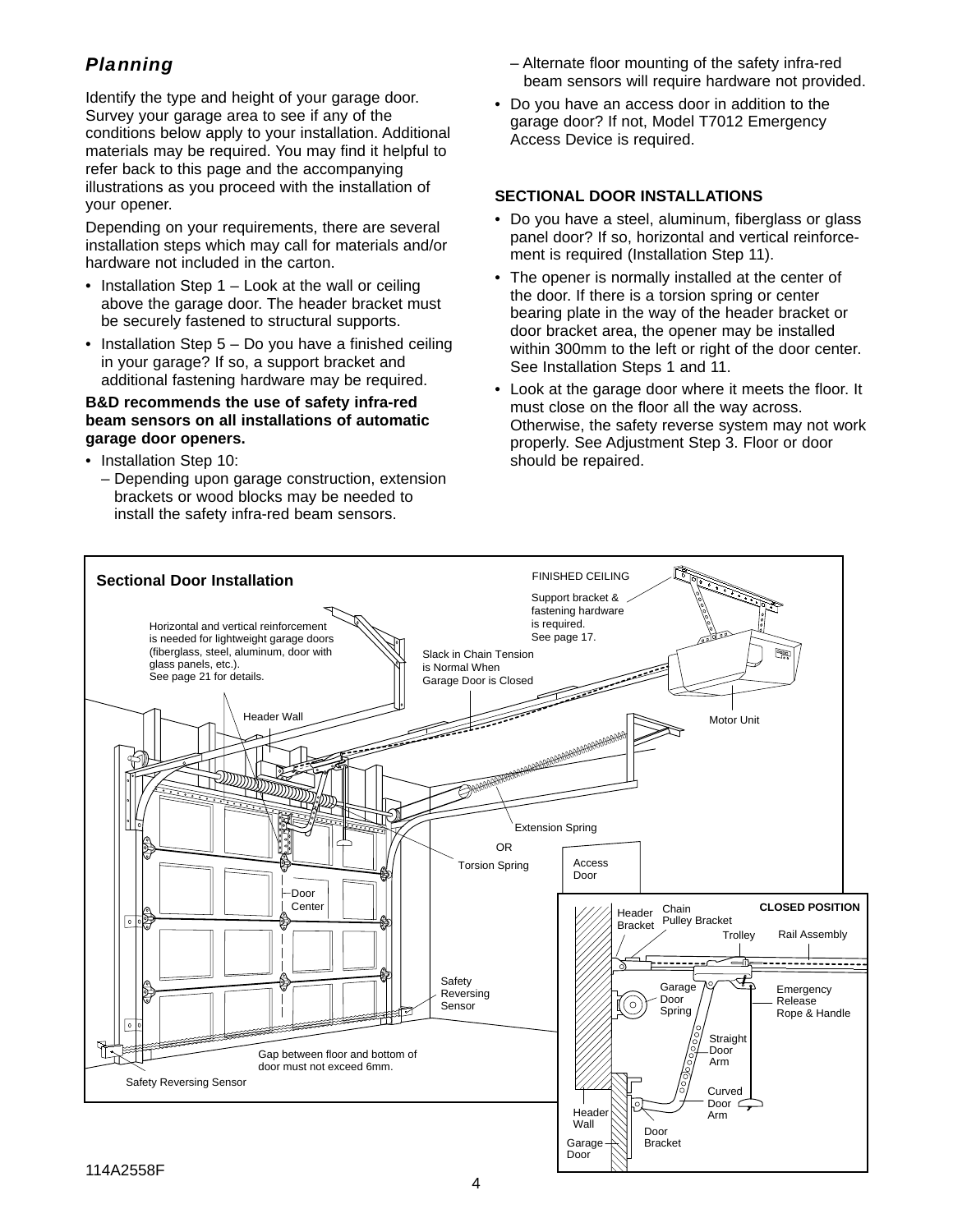#### **ONE-PIECE DOOR INSTALLATIONS**

- Generally, a one-piece door does not require reinforcement. If your door is lightweight, you can refer to the information relating to sectional doors in Installation Step 11.
- Depending on your door's construction, you may need additional mounting hardware for the door bracket (Step 11).
- The gap between the bottom of the garage door and the floor cannot exceed 6mm. Otherwise, the safety reverse system may not work properly. See Adjustment Step 3. The floor or the door should be repaired.

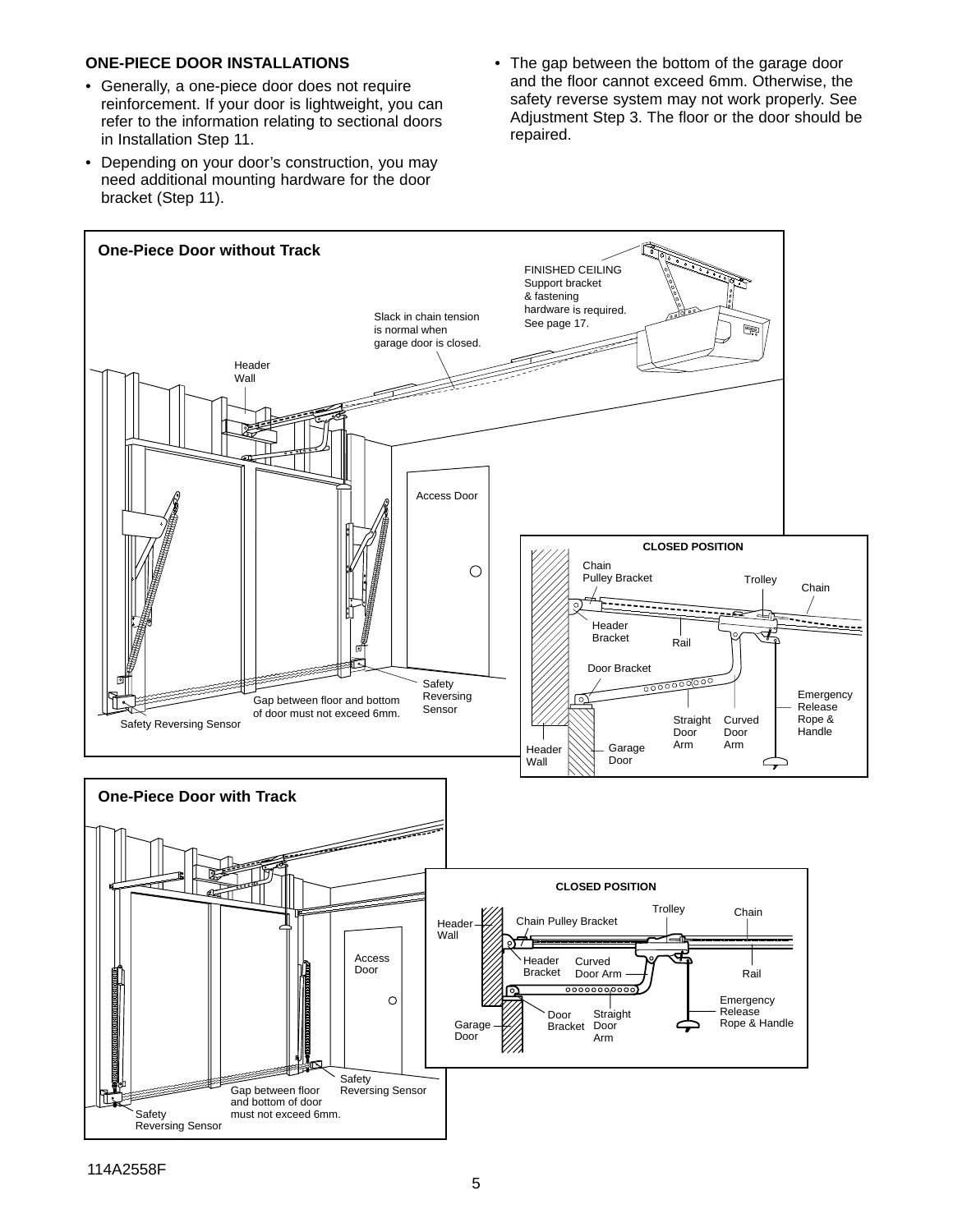## *Carton Inventory*

Your garage door opener is packaged in two cartons which contains the motor unit and the parts illustrated below. If anything is missing, carefully check the packing material. Parts may be stuck in the foam.

Hardware for assembly and installation is shown on the next page. Save the carton and packing material until installation and adjustment is complete.

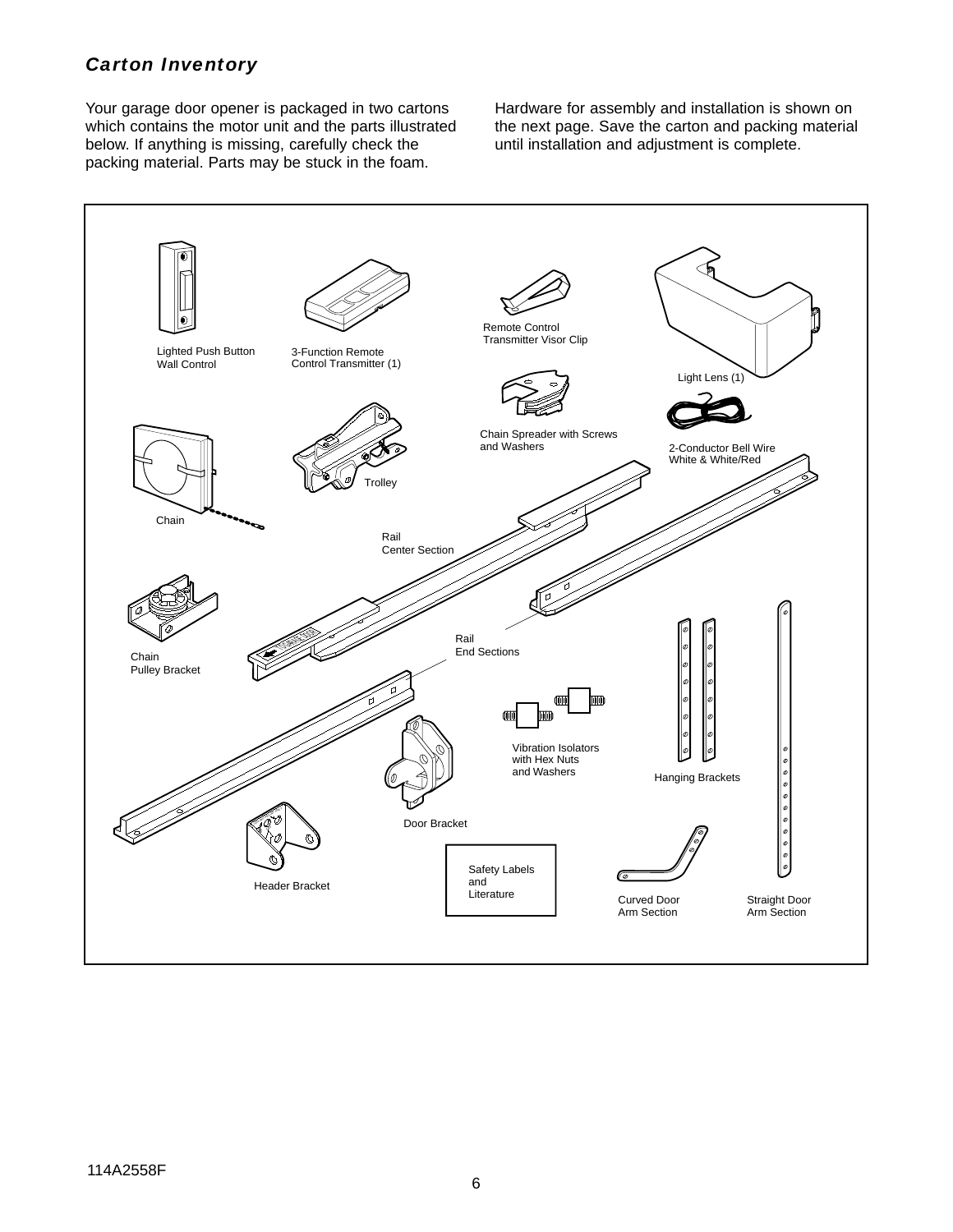## *Hardware Inventory*

Separate all hardware and group as shown below for the assembly and installation procedures.



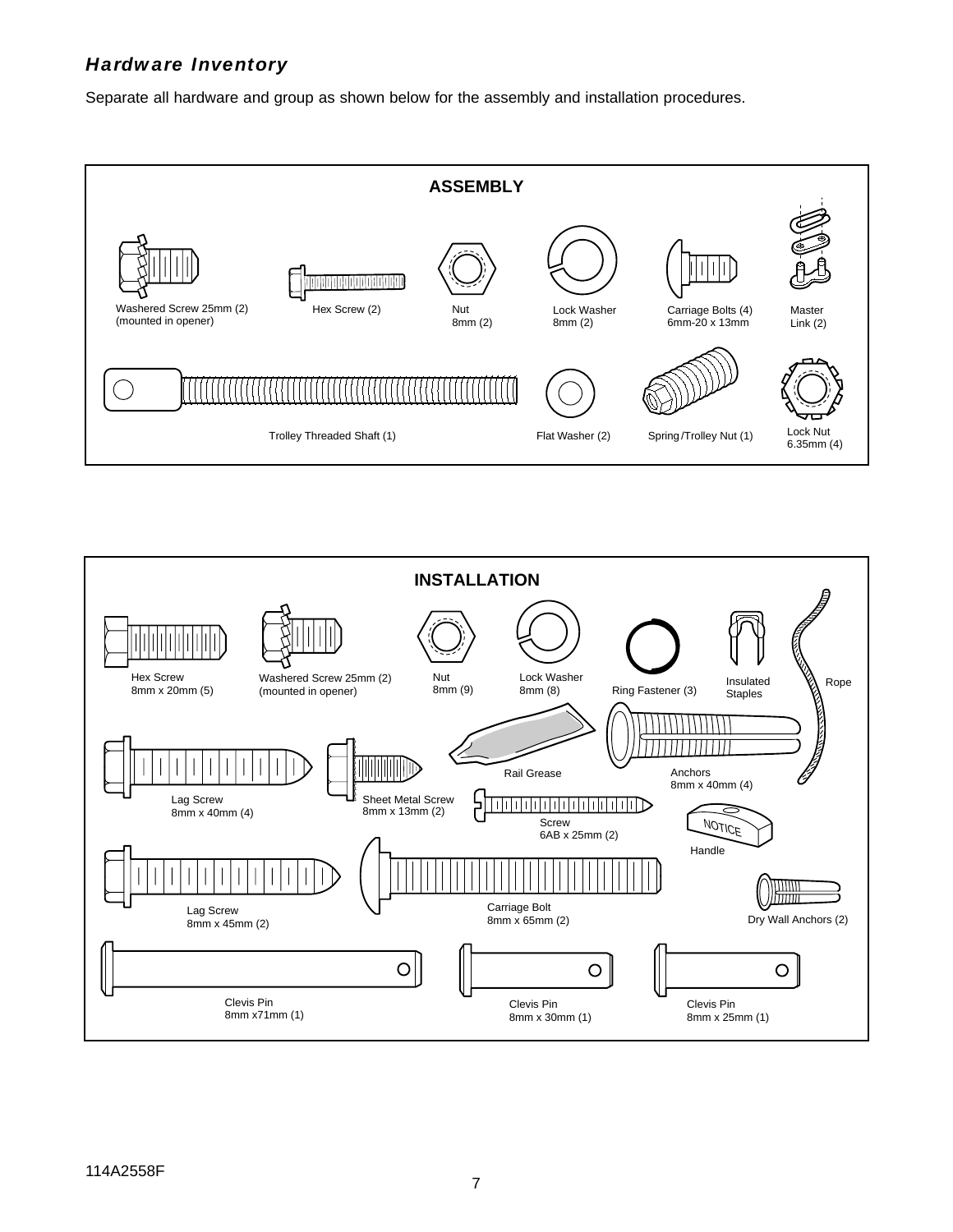## **ASSEMBLY STEP 1** *Assemble the Rail and Attach the Chain Pulley Bracket*

#### **To avoid installation difficulties, do not run the garage door opener until instructed to do so.**

- 1. Align the three rail sections on a flat surface exactly as shown**.** The end sections are identical. Make sure the "arrow label" on the center section is pointing toward the door.
- 2. Insert the carriage bolts so the square bolt necks seat in the square holes in the rail sections and pass through the round holes in the rail braces. **Make sure bolt necks are seated in the square holes and rails are aligned before you tighten lock nuts.** Improper assembly can cause jerky trolley operation, noise and/or nuisance door reversals.



3. Assemble lock nuts, ensure alignment and tighten.

NOTE: If rail is not assembled exactly as shown, trolley will not travel smoothly along length of rail or it will hit against nuts.

4. Position the chain pulley bracket on the front end of the rail as shown. Fasten securely with the hardware shown.



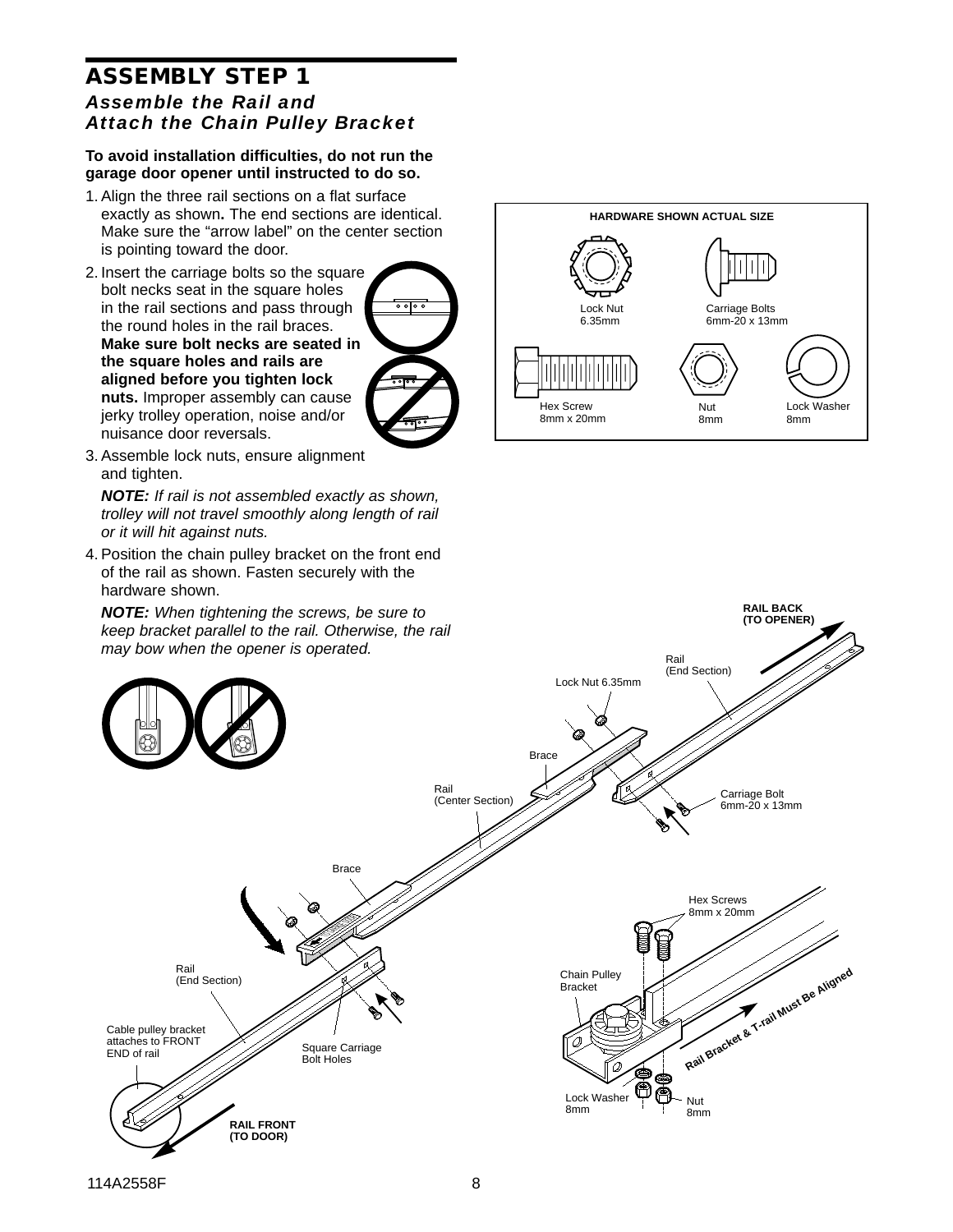## **ASSEMBLY STEP 2** *Install the Trolley*

- Attach the trolley threaded shaft to the trolley with the lock washer and nuts as shown.
- As a temporary stop, insert a screwdriver into the hole in the front end of the T-rail.
- Slide the trolley assembly along the rail to the screwdriver stop.

**NOTE:** If trolley hits against any nuts on the rail, the bolts and nuts were attached from the wrong side and must be repositioned. Review Assembly Step 1.



## **ASSEMBLY STEP 3** *Fasten the Rail to the Motor Unit*

Temporary Stop **Screwdriver** 

- Place the opener on packing material to protect the cover. For convenience, put a support under the cable pulley bracket.
- Remove the two 25mm washered screws mounted in the top of the motor unit.
- Align the holes in the back section of the rail with the holes in the motor unit.
- Fasten the rail with the two washered screws previously removed. Tighten securely. **Remember to use only these screws! Any other screws will cause serious damage to the opener.**
- Insert a 8mm x 20mm hex screw into the cover protection bolt hole in the rail as shown. Tighten securely with a 8mm lock washer and nut.

**NOTE:** This screw prevents trolley over-travel. Keep a 2" minimum between the trolley and this screw when adjusting travel limits (see page 28).



## **CAUTION**

To avoid serious damage to opener, ONLY use screws mounted in top of motor unit.

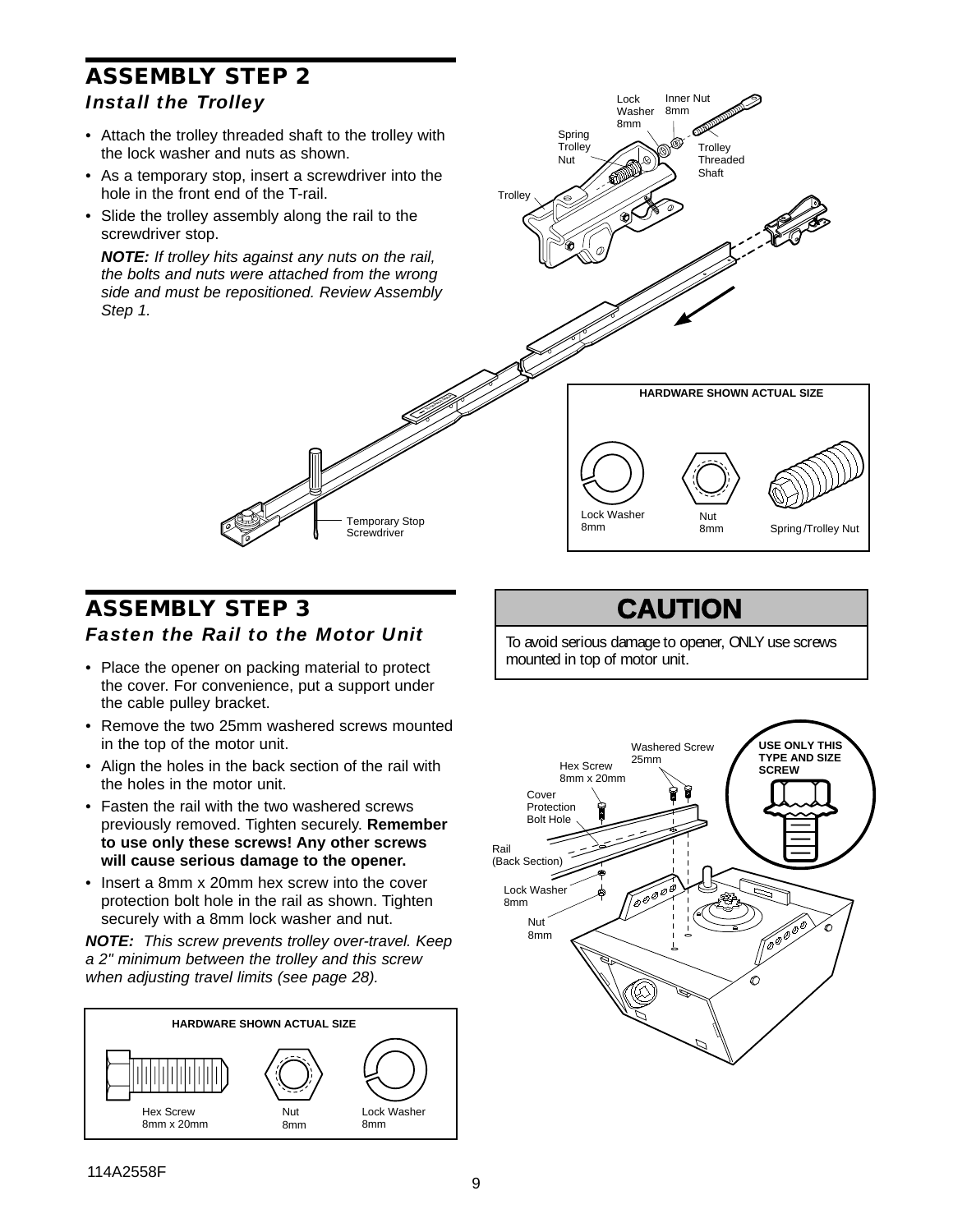## **ASSEMBLY STEP 4** *Install the Chain & Attach the Chain Spreader*

- 1. Line up the holes in the chain spreader with the holes in the motor unit as shown. The slot in the chain spreader must fit over the flange.
- 2. Securely fasten the chain spreader with the hardware provided.
- 3. Install the chain around the chain pulley and toward the trolley.
- 4. Connect the chain to the retaining slot on the trolley, as shown:
	- From below, push pins of master link bar up through cable loop and trolley slot.
	- Push master link cap over pins and past pin notches.
	- Slide clip-on spring over cap and onto pin notches until both pins are securely locked in place.
- 5. With the trolley against the screwdriver, dispense the remainder of the chain along the rail toward the motor unit. Guide the chain around the selected groove in the chain spreader (to engage either the 8-tooth sprocket or the 6-tooth sprocket) as shown. The sprocket teeth must engage the chain.

**NOTE:** For door up to 3 metres in height use the 6 tooth sprocket. For door over 3 metres in height use the 8-tooth sprocket

- 6. Check to make sure the chain is not twisted, then connect it to the threaded shaft with the remaining master link, as illustrated.
	- Push pins of master link bar through holes in end of chain and trolley threaded shaft.
	- Push master link cap over pins and past pin notches.
	- Slide clip-on spring over cap and onto pin notches until both pins are securely locked in place.
- 7. Insert the trolley threaded shaft through the hole in the trolley. Be sure the chain is not twisted.
- 8. Hold the chain at the trolley shaft as you thread the spring nut by hand onto the shaft until finger tight against the trolley. Do not use any tools.
- 9. Remove the screwdriver.

# **A WARNING**

To avoid possible SERIOUS INJURY to fingers from moving garage door opener:

- moving garage door opener:<br>• ALWAYS keep hand clear of sprocket while operating opener.
- Securely attach chain spreader before operating.







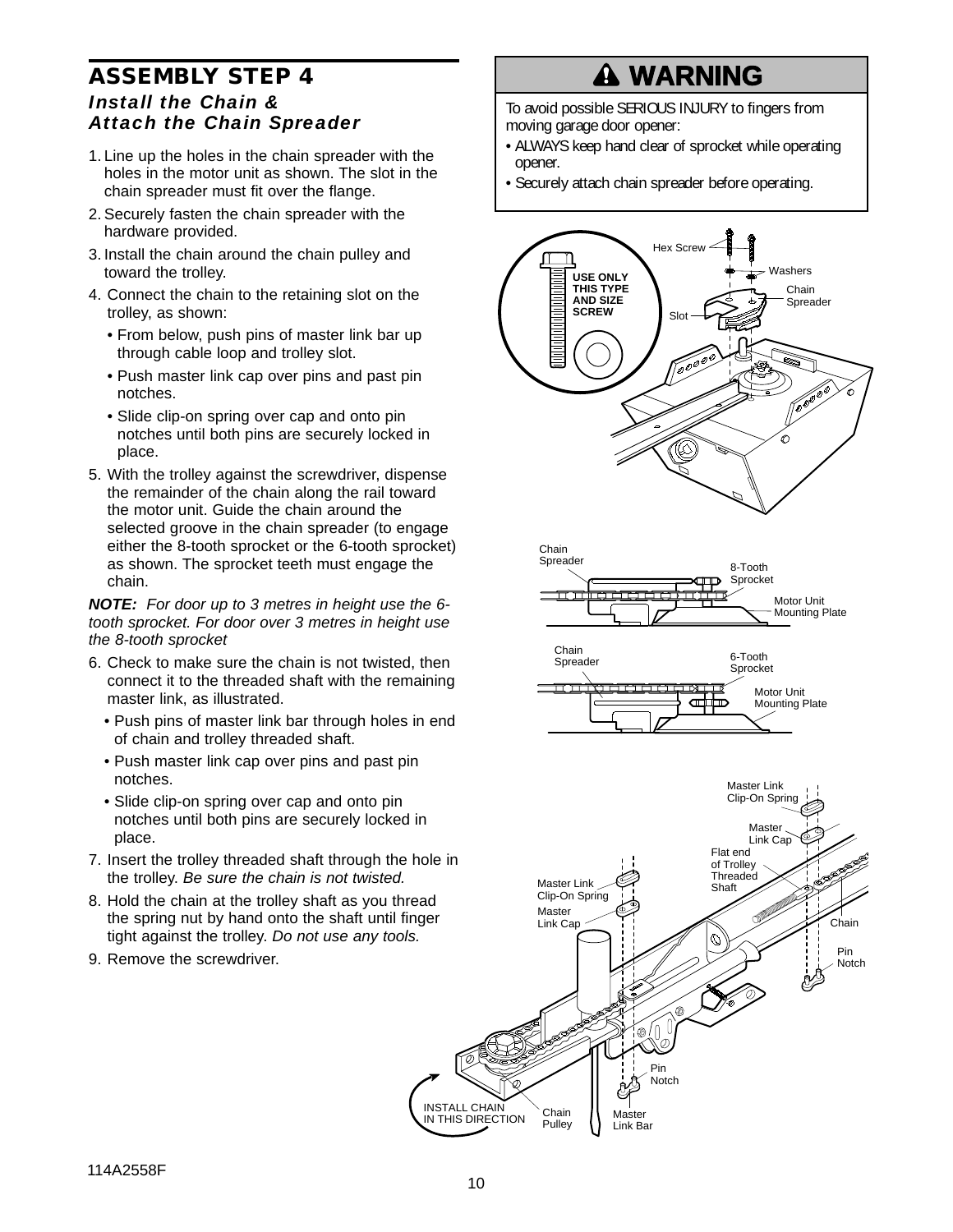## **ASSEMBLY STEP 5** *Set the Chain Tension*

- Insert a screwdriver tip into one of the nut ring slots and brace it firmly against the trolley.
- Place an open end wrench on the square end. Rotate the nut about 1/4 turn clockwise until the spring releases and snaps the nut ring against the trolley.

This sets the spring to optimum chain tension.

Sprocket noise can result if chain is too loose.

**NOTE:** During future maintenance, ALWAYS pull the emergency release handle to disconnect trolley before adjusting chain.



**NOTE:** You may notice loosening of chain after Adjustment Step 3

(Test the Safety Reverse System). Check for proper tension and readjust chain if necessary. Then repeat Adjustment Step 3**.**

**You have now finished assembling your garage door opener. Please read the following warnings before proceeding to the installation section.**





## **INSTALLATION**

## **IMPORTANT INSTALLATION INSTRUCTIONS AA WARNING WARNING**

# **To reduce the risk of severe injury or death:**

- 1. READ AND FOLLOW ALL INSTALLATION WARNINGS AND INSTRUCTIONS.
- 2. Install garage door opener only on properly balanced and lubricated garage door. An improperly balanced door may not reverse when required and could result in severe injury or death.
- 3. All repairs to cables, spring assemblies and other hardware MUST be made by a trained door systems technician before installing opener.
- 4. Disable all locks and remove all ropes connected to garage door before installing opener to avoid entanglement.
- 5. Install garage door opener 2.1m or more above floor.
- 6. Mount emergency release handle 1.8m feet above floor.
- 7. NEVER connect garage door opener to power source until instructed to do so.
- 8. NEVER wear watches, rings or loose clothing while installing or servicing opener. They could be caught in garage door or opener mechanisms.
- 9. Install wall-mounted garage door control:
	- within sight of the garage door
	- out of reach of children at minimum height of 1.5m
	- away from all moving parts of the door.
- 10. Place entrapment warning label on wall next to garage door control.
- 11. Place manual release/safety reverse test label in plain view on inside of garage door.
- 12. Upon completion of installation, test safety reversal system. Door MUST reverse on contact with a 40mm high object on the floor.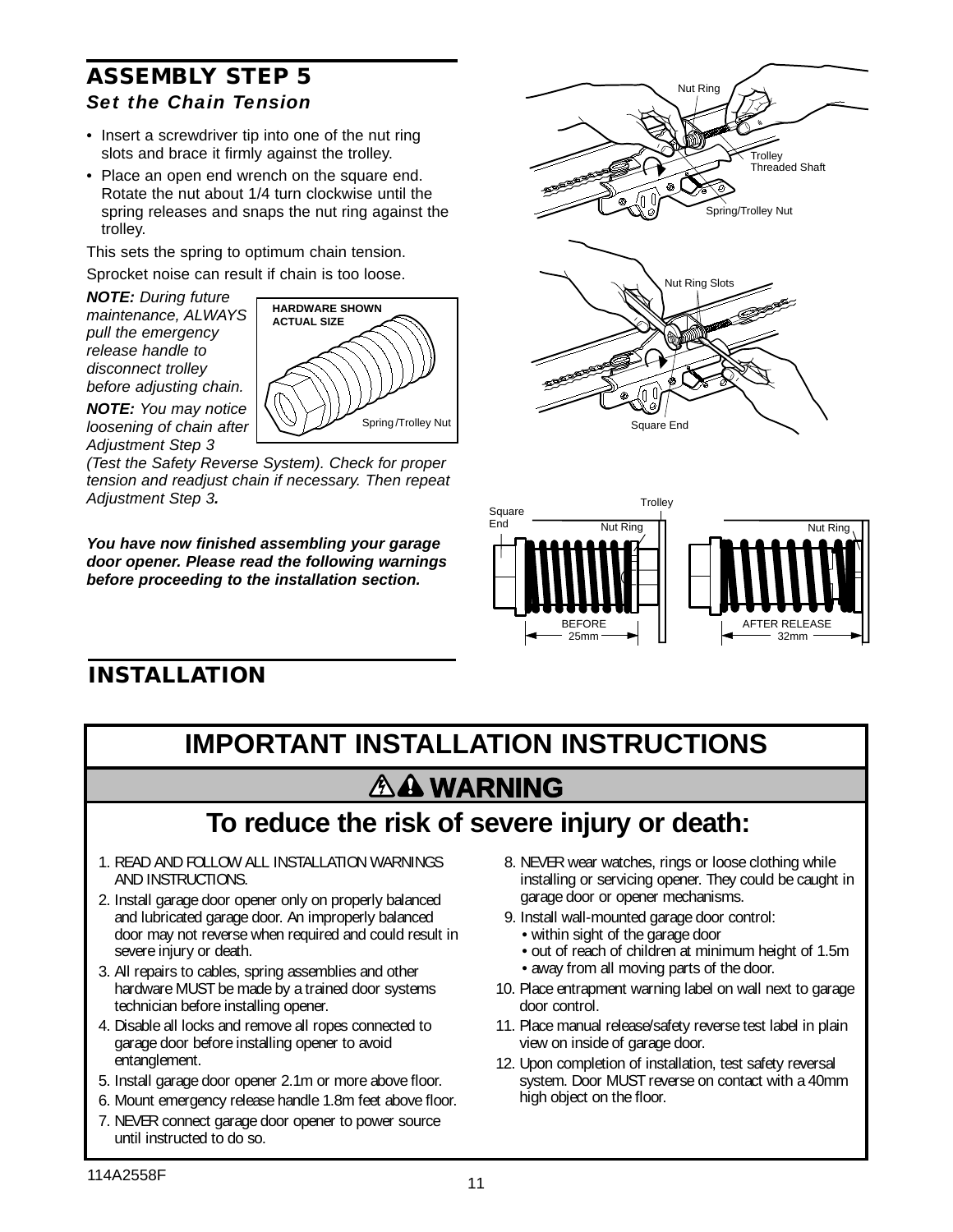### **INSTALLATION STEP 1** *Determine the Header Bracket Location*

Installation procedures vary according to garage door types. Follow the instructions which apply to your door.

# **A WARNING**

To prevent possible SERIOUS INJURY or DEATH:

- Header bracket MUST be RIGIDLY fastened to garage door might not reverse when required. DO NOT install header bracket over drywall.
- Concrete anchors MUST be used if mounting header bracket or 40mm reinforcement board into masonry.
- NEVER try to loosen, move or adjust garage door, springs, cables, pulleys, brackets, or their hardware, all of which are under EXTREME tension.
- ALWAYS call a trained door systems technician if garage door binds, sticks, or is out of balance. An unbalanced garage door might not reverse when required.

### **SECTIONAL DOOR AND ONE-PIECE DOOR WITH TRACK**

- 1. Close the door and mark the inside vertical centerline of the garage door.
- 2. Extend the line onto the header wall above the door.

**NOTE:** You can fasten the header bracket within 300mm of the left or right of the door center **only** if a torsion spring or center bearing plate is in the way; or you can attach it to the ceiling (see page 14) when clearance is minimal. (It may be mounted on the wall upside down if necessary, to gain approximately 12mm.)

If you need to install the header bracket on a 40mm reinforcement board (on wall or ceiling), use lag screws (not provided) to securely fasten the 40mm reinforcement board to structural supports as shown here and on page 13. If installing into masonry, use concrete anchors.

3. Open your door to the highest point of travel as shown. Draw an intersecting horizontal line on the header wall 50mm above the high point. This height will provide travel clearance for the top edge of the door.

**Proceed to Step 2, page 14.**





#### **Sectional door with curved track**

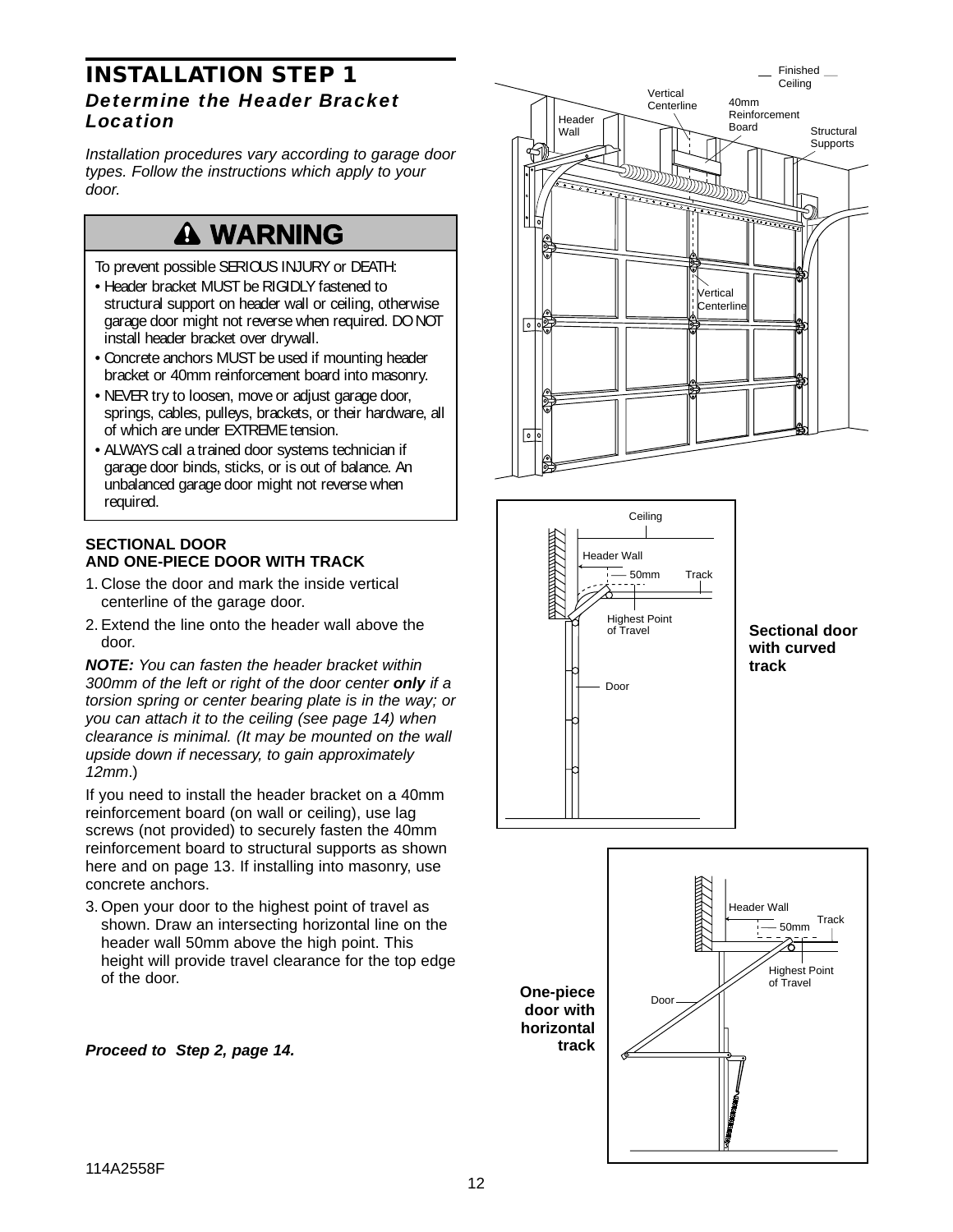#### **ONE-PIECE DOOR WITHOUT TRACK**

1. Close the door and mark the inside vertical centerline of your garage door. Extend the line onto the header wall above door, as shown.

If headroom clearance is minimal, you can install the header bracket on the ceiling. See page 14.

If you need to install the header bracket on a 40mm reinforcement board (on wall or ceiling), use lag screws (not provided) to securely fasten the 40mm reinforcement board to structural supports as shown. If installing into masonry, use concrete anchors (not provided).

- 2. Open your door to the highest point of travel as shown. Measure the distance from the top of the door to the floor. Subtract the actual height of the door. Add 200mm to the remainder. (See Example).
- 3. Close the door and draw an intersecting horizontal line on the header wall at the determined height.

**If the total number of millimeters exceeds the height available in your garage, use the maximum height possible, or refer to page 14 for ceiling installation.**

#### **EXAMPLE**

| Distance from top of door                     |  |
|-----------------------------------------------|--|
| (at highest point of travel) to floor  2300mm |  |
|                                               |  |
|                                               |  |
|                                               |  |
|                                               |  |
| (Measure UP from top of CLOSED door.)         |  |

**Proceed to Step 2, page 14.**





**One-piece door without track: jamb hardware**



**One-piece door without track: pivot hardware**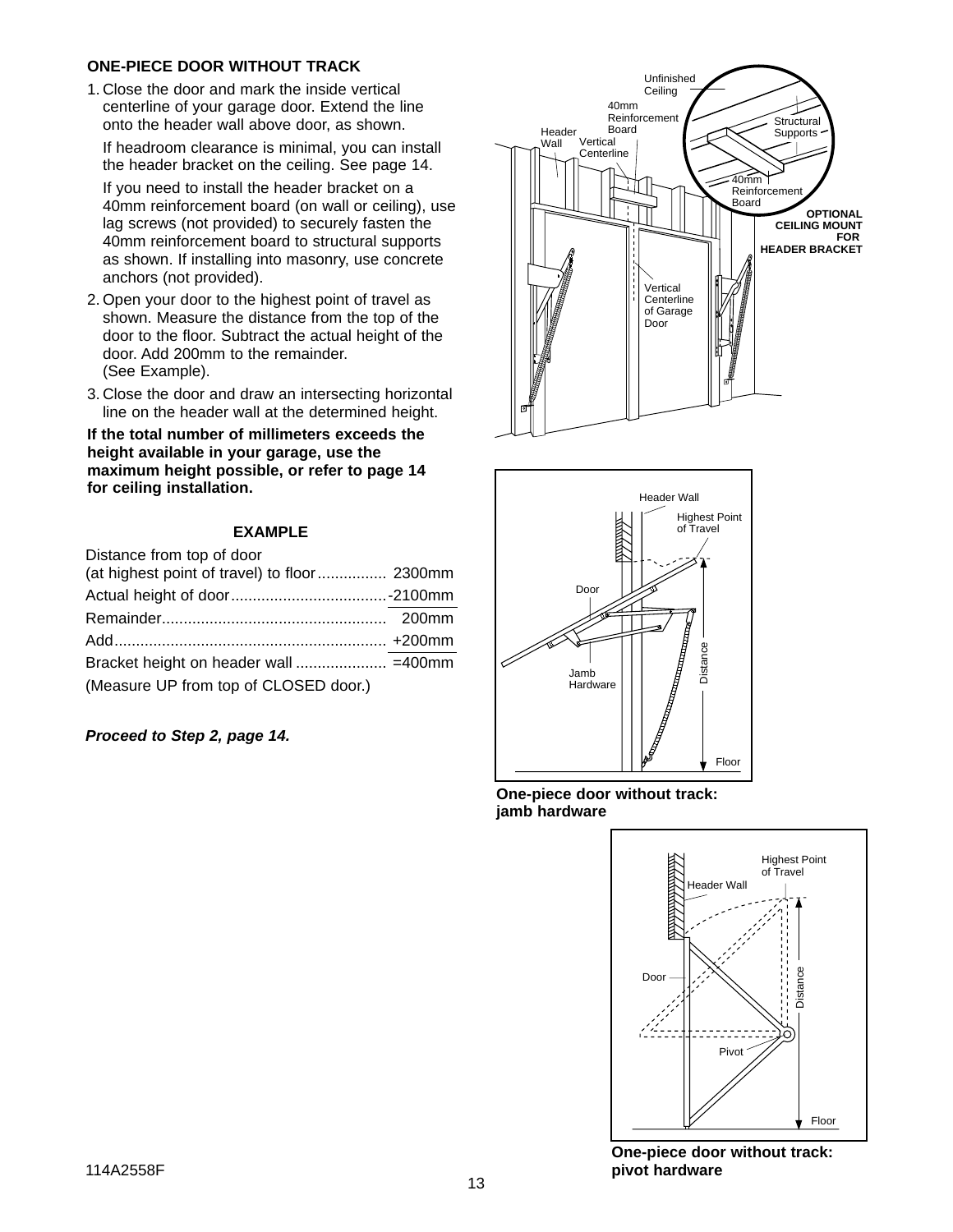## **INSTALLATION STEP 2** *Install the Header Bracket*

You can attach the header bracket either to the wall above the garage door, or to the ceiling. Follow the instructions which will work best for your particular requirements.

If installing into masonry, use concrete anchors (not provided).

#### **WALL HEADER BRACKET INSTALLATION**

- Center the bracket on the vertical centerline with the bottom edge of the bracket on the horizontal line as shown (with the arrow pointing toward the ceiling).
- Mark the vertical set of bracket holes (do not use the holes designated for ceiling mount). Drill 5mm pilot holes and fasten the bracket securely to a structural support with the hardware provided.



### **CEILING HEADER BRACKET INSTALLATION**

- Extend the vertical centerline onto the ceiling as shown.
- Center the bracket on the vertical mark, no more than 150mm from the wall. Make sure the arrow is pointing toward the wall. The bracket can be mounted flush against the ceiling when clearance is minimal.
- Mark the side holes. Drill 5mm pilot holes and fasten bracket securely to a structural support with the hardware provided.





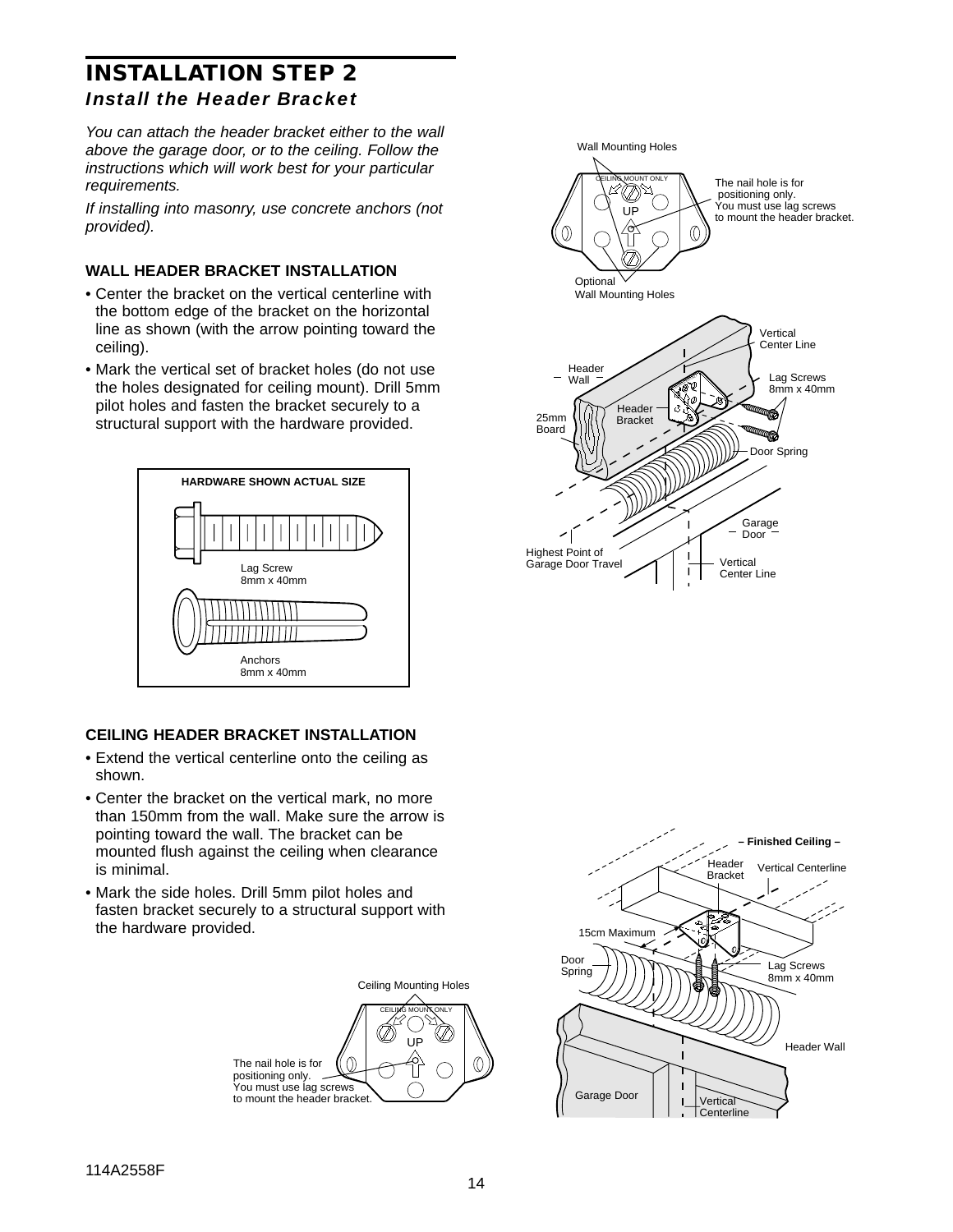## **INSTALLATION STEP 3** *Attach the Rail to the Header Bracket*

• Position the opener on the garage floor below the header bracket. Use packing material as a protective base.

**NOTE:** If the door spring is in the way you'll need help. Have someone hold the opener securely on a temporary support to allow the rail to clear the spring.

- Position the rail bracket against the header bracket.
- Align the bracket holes and join with a clevis pin as shown.
- Insert a ring fastener to secure.



Header Wall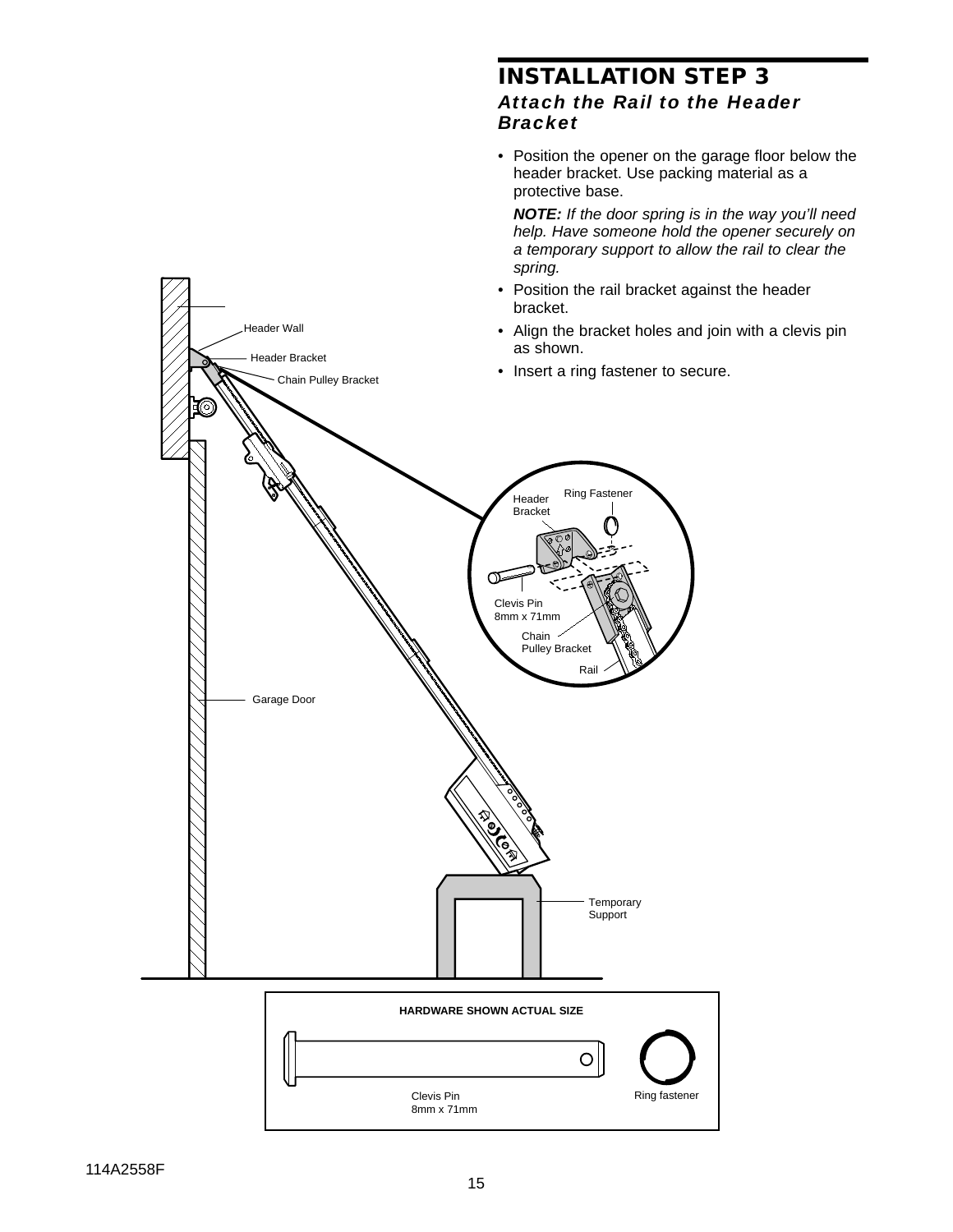## **INSTALLATION STEP 4** *Position the Opener*

Follow instructions which apply to your door type as illustrated.

#### **SECTIONAL DOOR OR ONE-PIECE DOOR WITH TRACK**

A 25 mm board laid flat is convenient for setting an ideal door-to-rail distance.

- Raise the opener onto a stepladder. You will need help at this point if the ladder is not tall enough.
- Open the door all the way and place a 25mm board laid flat on the top section beneath the rail.
- If the top section or panel hits the trolley when you raise the door, pull down on the trolley release arm to disconnect inner and outer sections. Slide the outer trolley toward the motor unit. The trolley can remain disconnected until Installation Step 12 is completed.



### **ONE-PIECE DOOR WITHOUT TRACK**

- With the door fully open and parallel to the floor, measure the distance from the floor to the top of the door.
- Using a stepladder as a support, raise the top of the opener to this height.
- The top of the door should be level with the top of the motor unit. Do not position the opener more than 50mm above this point.

# **CAUTION**

To prevent damage to garage door, rest garage door opener rail on 25mm board or equivalent placed on top section of door.



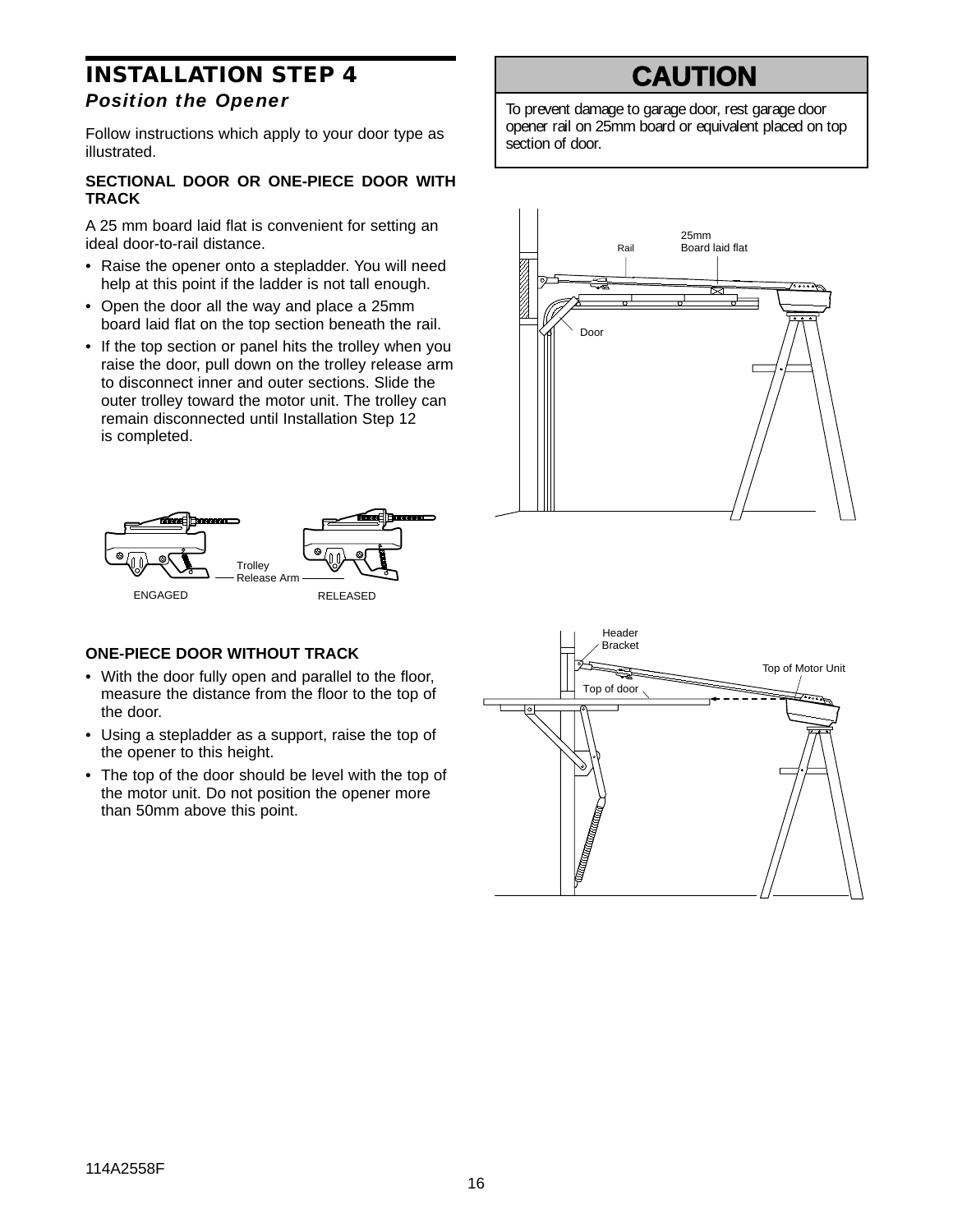## **INSTALLATION STEP 5** *Hang the Opener*

Two representative installations are shown. Yours may be different. Hanging brackets should be angled (Figure 1) to provide rigid support. On finished ceilings (Figure 2), attach a sturdy metal bracket to structural supports before installing the opener. This bracket and fastening hardware are not provided.

- 1. Measure the distance from each side of the motor unit to the structural support.
- 2. Cut both pieces of the hanging bracket to required lengths.
- 3. Drill 5mm" pilot holes in the structural supports.
- 4. Attach one end of each bracket to a support with 8mm x 45mm lag screws.
- 5. Fasten the opener to the hanging brackets with 8mm x 20mm hex screws, lock washers and nuts. **NOTE:** If vibration or noise is an issue you may choose to use the vibration isolators instead as shown in Figure 3.
- 6. Check to make sure the rail is centered over the door (or in line with the header bracket if the bracket is not centered above the door).
- 7. Remove the 25mm board. Operate the door manually. If the door hits the rail, raise the header bracket.
- 8. Grease the top and underside of the rail surface where the trolley slides with rail grease.

**NOTE:** Do NOT connect power to opener at this time.



# **WARNING**

To avoid possible SERIOUS INJURY from a falling garage door opener, fasten it SECURELY to structural garage door opener, fasten it SECURELY to structural<br>supports of the garage. Concrete anchors MUST be used if installing any brackets into masonry.

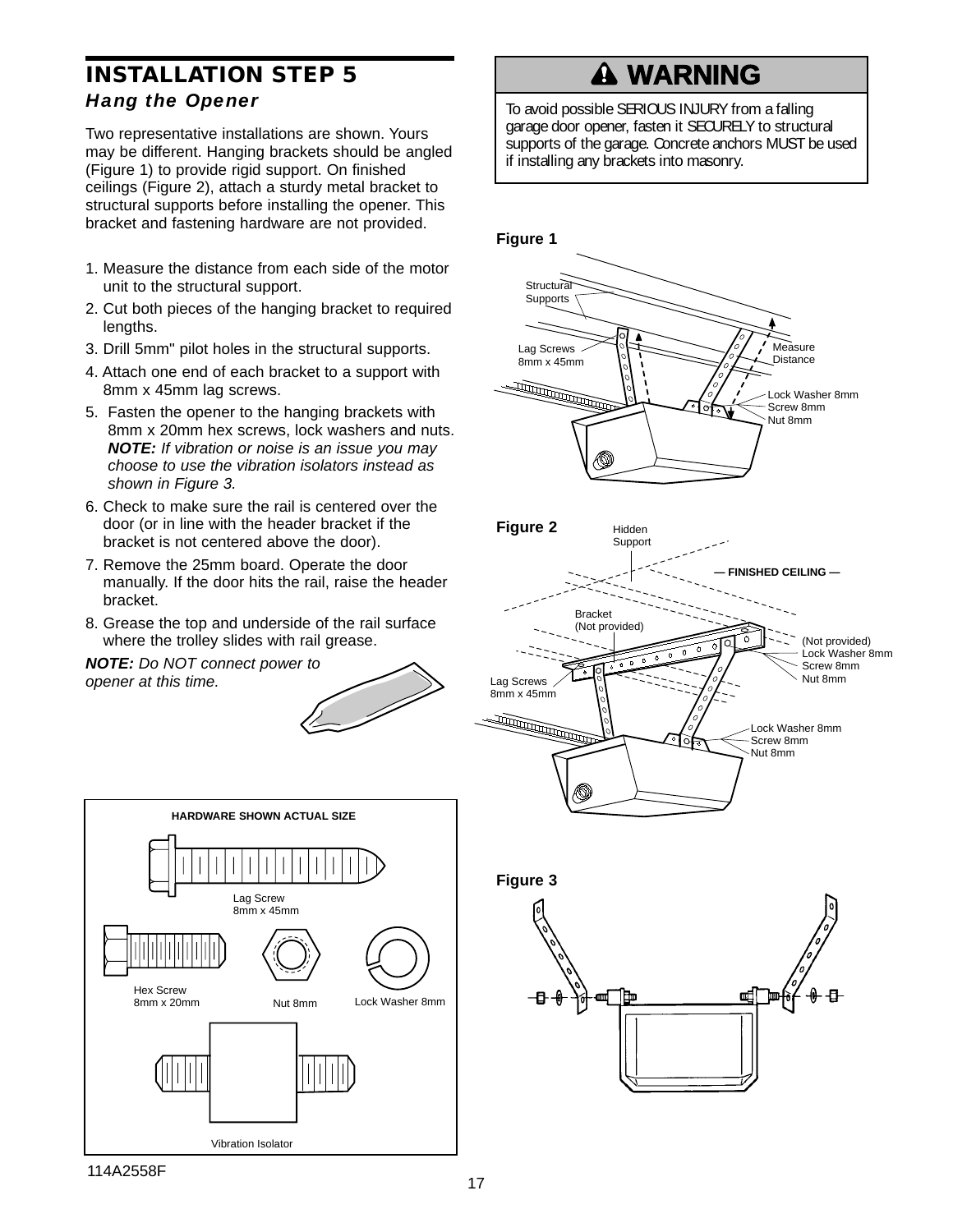## **CAUTION INSTALLATION STEP 6** *Install the Door Control*

Locate the door control within sight of the door at a minimum height of 1.5m where small children cannot reach, and away from all moving parts of the door and door hardware.

- AVERTIGN AVERTIS IN THE TRUSHERT AVERTIST OF THE SET **TRUSHERT CONFIDENT** Closing garage door: 1. Strip 6.35mm of insulation from one end of the bell back of the door control by color: white wire to 2 and white/red wire to 1.
- 2. Fasten the Lighted Door Control Button securely with 6AB x 38mm screws. If installing into drywall, drill 4mm holes and use the anchors provided.
- 3. Run the bell wire up the wall and across the ceiling to the opener. Use insulated staples to secure the wire in several places. Be careful not to pierce the wire with a staple, creating a short or open circuit.
- 4. Receiver terminal screws and the antenna are located on the back panel of the motor unit. Position the antenna wire as shown.
- 5. Then connect the bell wire to the opener terminal screws: white to 2 and white/red to 1.
- 6. Use tacks or staples to permanently attach the entrapment warning label to the wall near the door control, and the manual release/safety reverse test in a prominent location on the inside of the garage door.

**NOTE:** DO NOT connect the power and operate the opener at this time.

# **A WARNING**

To prevent possible SERIOUS INJURY or DEATH from electrocution:

- Be sure power is not connected BEFORE installing door control.
- Connect ONLY to 24 VOLT low voltage wires.
- To prevent possible SERIOUS INJURY or DEATH from a closing garage door:
- Install door control within sight of garage door, out of reach of children at a minimum height of 1.5m, and away from all moving parts of door.
- away from all moving parts of door.<br>• NEVER permit children to operate or play with door control push buttons or remote control transmitters.
- Activate door ONLY when it can be seen clearly, is properly adjusted, and there are no obstructions to door travel.
- ALWAYS keep garage door in sight until completely closed. NEVER permit anyone to cross path of closing garage door.





## **WIRING INSTRUCTIONS FOR ACCESSORIES**

• Place entrapment warning label on the inside of door as a reminder of safe operating procedures. Place the manual release/safety reverse test label in plain view on the inside of the garage door.

### **KEY SWITCH MODEL 059009**

To opener terminal screws: white to 2; white/red to 1.

### **SAFETY INFRA-RED BEAMS MODEL 062153**

To opener terminal screws: white to 2; Black to 3.

### **DOOR CONTROL PANEL 062159**

To opener terminal screws: white to 2; white/red to 1.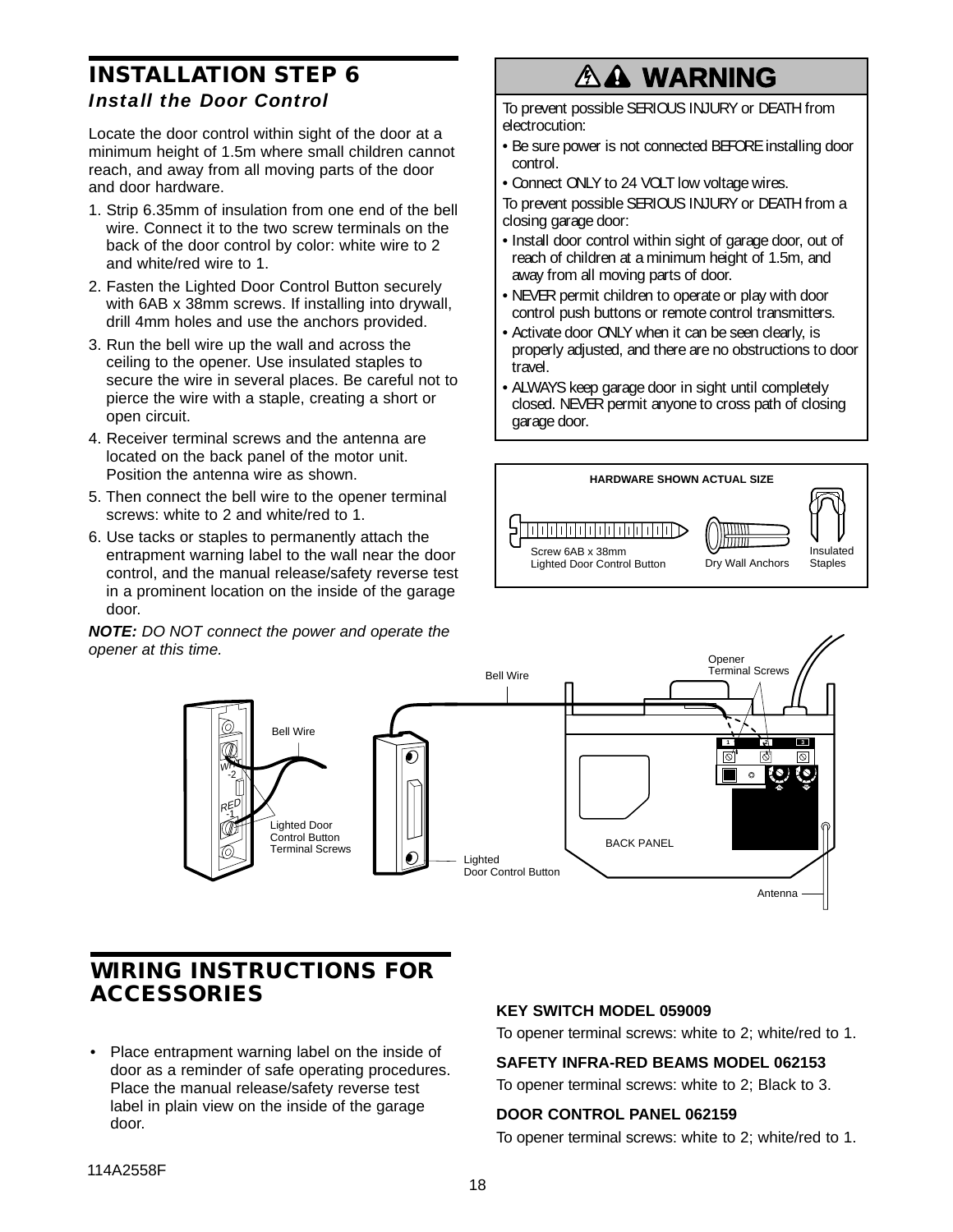## **INSTALLATION STEP 7** *Install the Light Globe and Lens*

#### **INSTALL THE LIGHT GLOBE**

- Install a rough service 40 watt maximum light globe in the socket as shown. The light will turn on and remain lit for 4-1/2 minutes when power is connected. After 4-1/2 minutes it will turn off.
- Apply slight pressure on sides of the light cover and slide tabs into slots in the end panel. Reverse the procedure to remove the light cover.
- Replace burned out globes with rough service/heavy duty light globes.



## **INSTALLATION STEP 8** *Attach the Emergency Release Rope and Handle*

- Thread one end of the rope through the hole in the top of the red handle so "NOTICE" reads right side up as shown. Secure with an overhand knot at least 25mm from the end of the rope to prevent slipping.
- Thread the other end of the rope through the hole in the release arm of the outer trolley.
- Adjust rope length so the handle is 1.8m above the floor. Secure with an overhand knot.

If it is necessary to cut the rope, heat seal the cut end with a match or lighter to prevent unraveling.

# **WARNING**

- To prevent possible SERIOUS INJURY or DEATH from a falling garage door:
	- a ranning garage door.<br>– If possible, use emergency release handle to disengage trolley ONLY when garage door is CLOSED. Weak or broken springs or unbalanced door could result in an open door falling rapidly and/or unexpectedly.
- NEVER use emergency release handle unless garage doorway is clear of persons and obstructions.
- NEVER use handle to pull door open or closed. If rope knot becomes untied, you could fall.

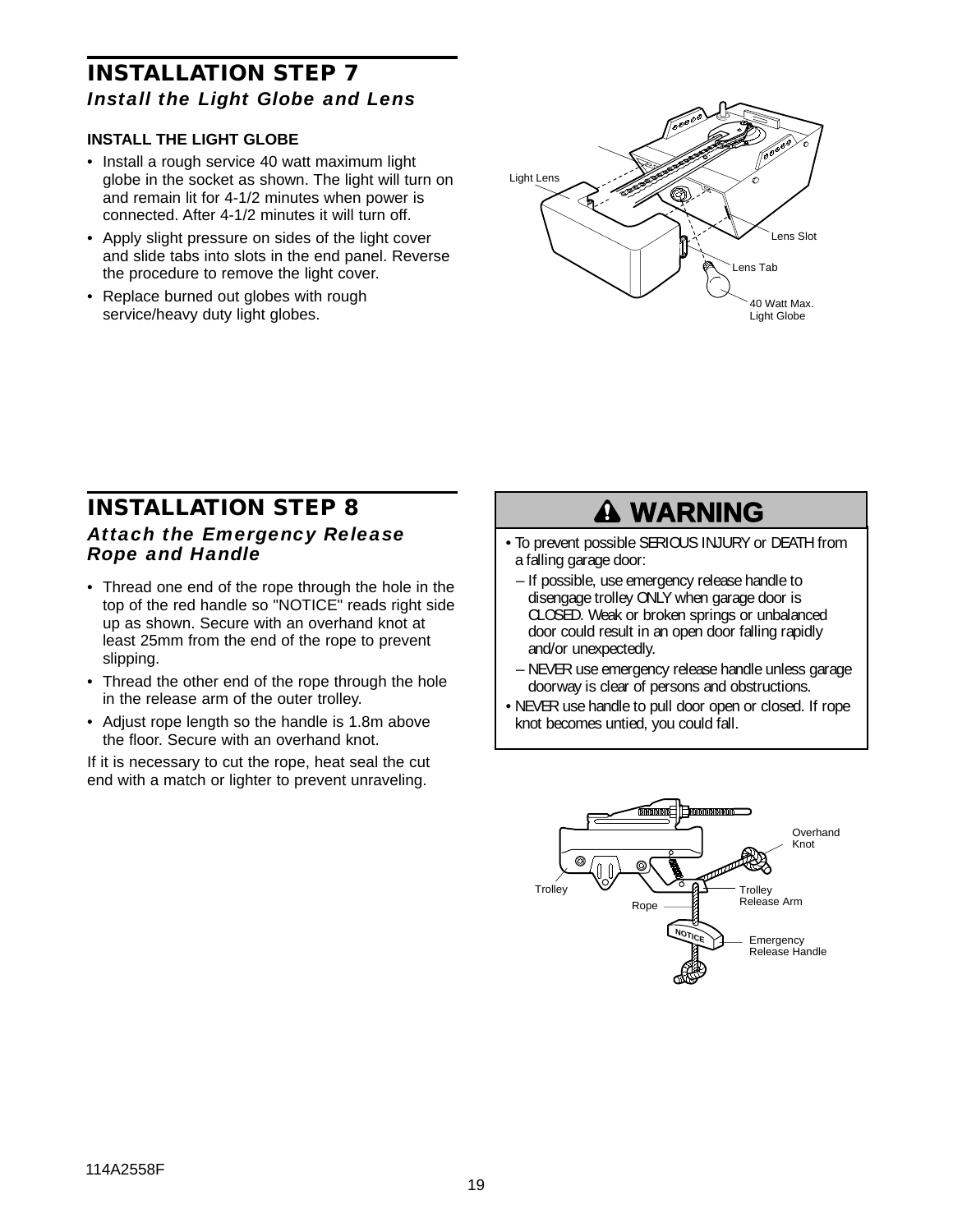## **INSTALLATION STEP 9** *Connect Electric Power*

To avoid installation difficulties, do not run the opener<br> **CAUTION B** sure power is not connected to the opener at this time.

Connect the operator to a mains which is properly earthed according to the wiring instruction tag attached to the power supply cord (and as specified by local code).

## **INSTALLATION STEP 10** *Install the Safety Infra-red Beam Sensors (Optional)*

**It is recommended that safety infra-red beam sensors be connected and aligned correctly to the garage door opener.**

**The force, as measured on the closing edge of the door, should not exceed 150N (15kg). If the closing force is adjusted to more than 150 N, this safety system must be installed.**

#### **IMPORTANT INFORMATION ABOUT THE SAFETY REVERSING SENSORS**

When properly connected and aligned, the safety infra-red beam sensors will detect an obstacle in the path of its electronic beam. The sending eye transmits an invisible light beam to the receiving eye. If an obstruction breaks the light beam while the door is closing, the door will stop and reverse to full open position, and the opener light will flash 10 times.

# **WARNING**

To prevent possible SERIOUS INJURY or DEATH from electrocution or fire:

- Be sure power is not connected to the opener, and disconnect power to circuit BEFORE removing cover to establish permanent wiring connection.
- Garage door installation and wiring MUST be in compliance with all local electrical and building codes.
- NEVER use an extension cord, 2-wire adapter, or change plug in any way to make it fit outlet. Be sure the opener is earthed.

The units must be installed inside the garage so that the sending and receiving eyes face each other across the door, between 100-150mm above the floor. Either can be installed on the left or right of the door as long as the sun never shines directly into the receiving eye lens.

The brackets must be securely fastened to a solid surface such as the wall framing. If installing in masonry construction, add a piece of wood at each location to avoid drilling extra holes in masonry if repositioning is necessary.

The invisible light beam path must be unobstructed. No part of the garage door (or door tracks, springs, hinges, rollers or other hardware) may interrupt the beam while the door is closing.



**Facing the door from inside the garage**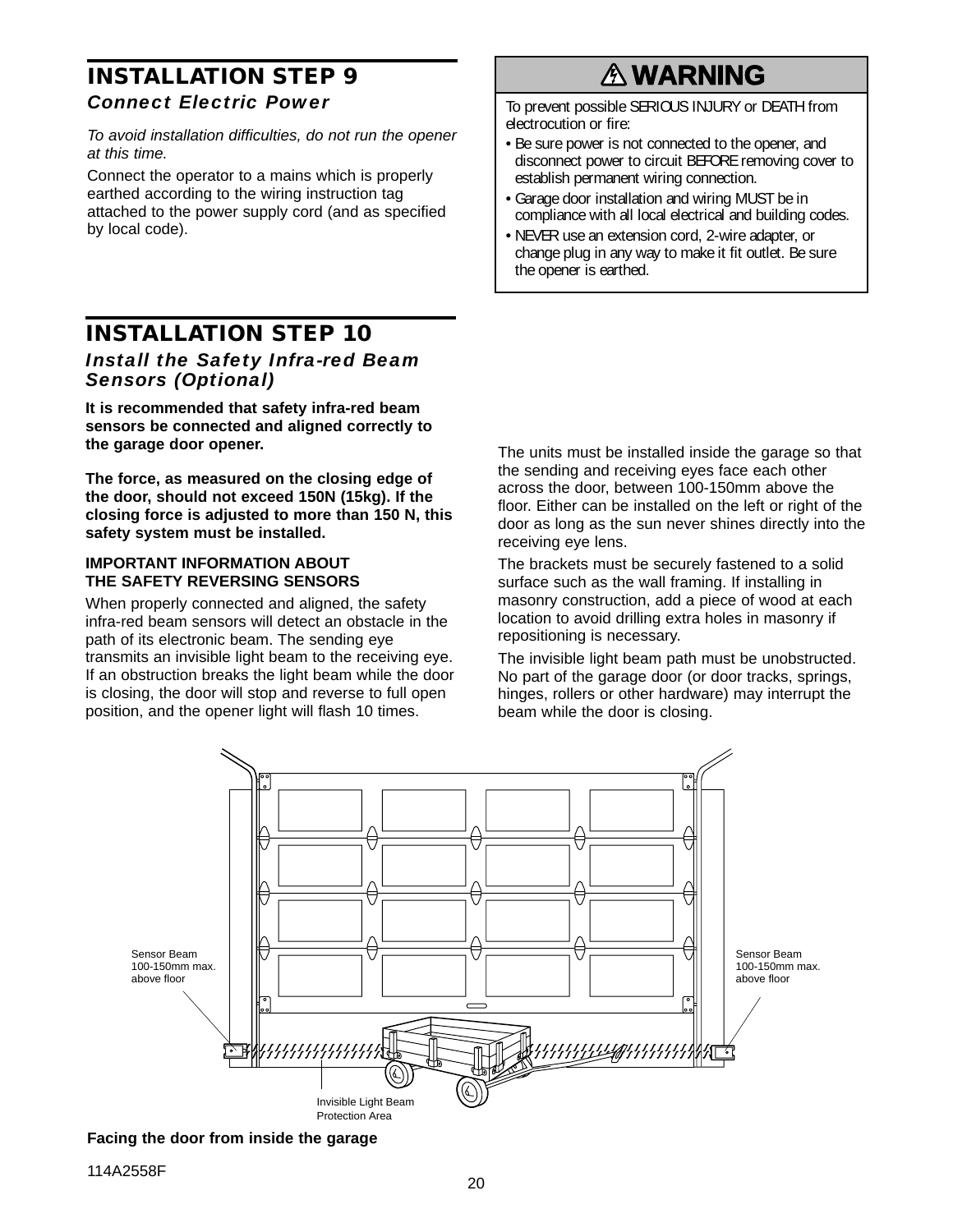## **INSTALLATION STEP 11** *Fasten Door Bracket*

Follow instructions which apply to your door type as illustrated below or on the following page.

A horizontal reinforcement brace should be long enough to be secured to 2 vertical supports. A vertical reinforcement brace should cover the height of the top panel.

The illustration shows one piece of angle iron as the horizontal brace. For the vertical brace, 2 pieces of angle iron are used to create a "U"-shaped support. The best solution is to check with your garage door manufacturer for an opener installation door reinforcement kit.

**NOTE:** Many vertical brace installations provide for direct attachment of the clevis pin and door arm. In this case you will not need the door bracket; proceed to Step 12.

#### **SECTIONAL DOORS**

- Center the door bracket on the previously marked vertical centerline used for the header bracket installation. Note correct UP placement, as stamped inside the bracket.
- Position the bracket on the face of the door within the following limits:
	- A) The top edge of the bracket 50-100mm below the top edge of the door.
	- B) The top edge of the bracket directly below any structural support across the top of the door.

# **CAUTION**

To prevent damage to garage door, reinforce inside of door with angle iron both vertically and horizontally.



• Mark and drill 8mm left and right fastening holes. Secure the bracket as shown in Figure 1 if there is vertical reinforcement.

If your installation doesn't require vertical reinforcement but does need top and bottom fastening holes for the door bracket, fasten as shown in Figure 2.

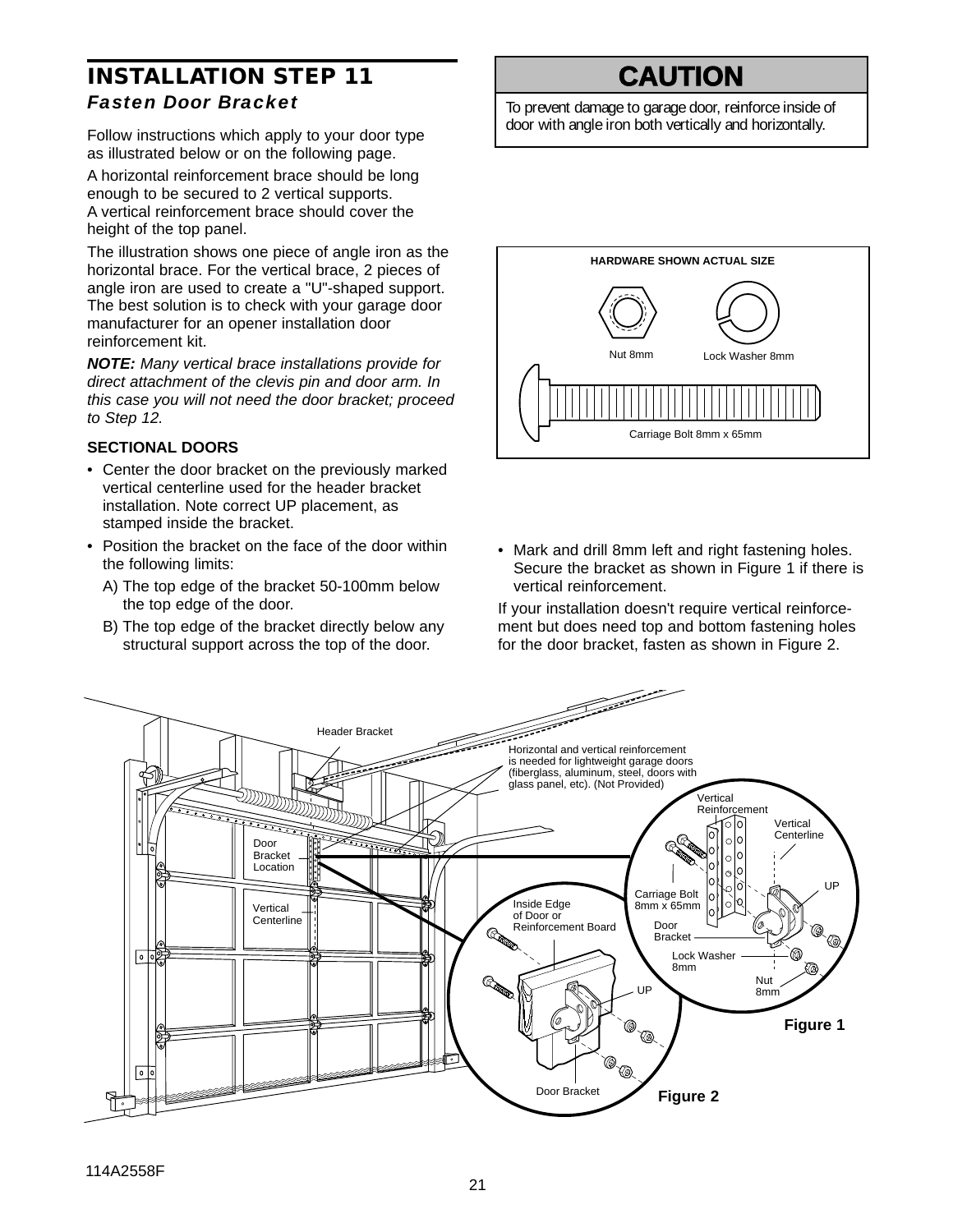#### **ONE-PIECE DOORS**

Please read and comply with the warnings and reinforcement instructions on the previous page. They apply to one-piece doors also.

- Center the door bracket on the top of the door, in line with the header bracket as shown. Mark holes.
- Drill 8mm pilot holes and fasten the bracket with hardware supplied.



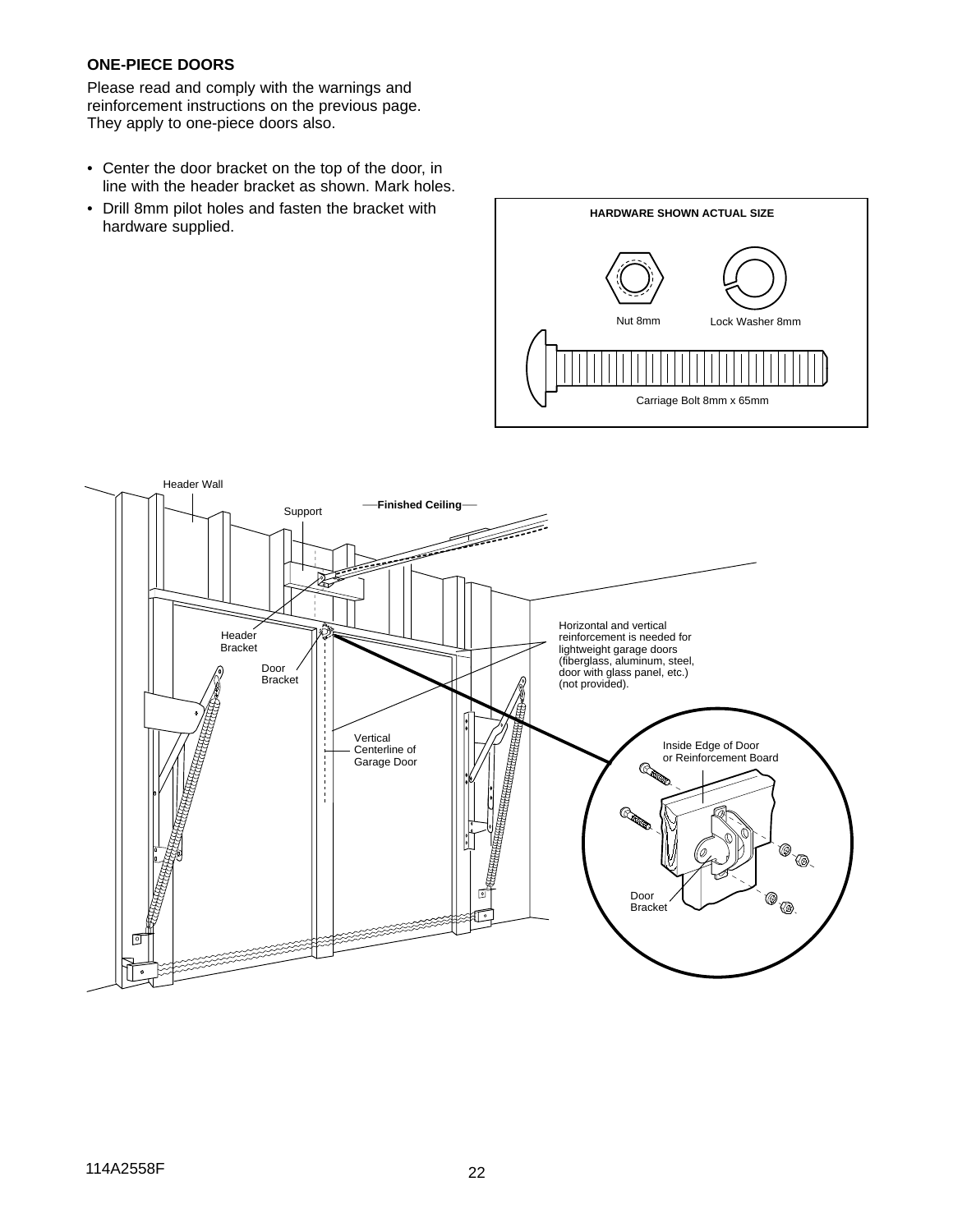## **INSTALLATION STEP 12** *Connect Door Arm to Trolley*

Follow instructions which apply to your door type as illustrated below and on the following page.

#### **SECTIONAL DOORS ONLY**

• Make sure garage door is fully closed. Pull the emergency release handle to disconnect the outer trolley from the inner trolley. Slide the outer trolley back (away from the door) about 200mm as shown in Figures 1, 2 and 3.

#### **Figure 1:**

- Fasten straight door arm section to outer trolley with the 8mm x 25mm clevis pin. Secure the connection with a ring fastener.
- Fasten curved section to the door bracket in the same way, using the 8mm x 30mm clevis pin.

#### **Figure 2:**

• Bring arm sections together. Find two pairs of holes that line up and join sections. If possible, use the top and bottom holes on the curved door arm, as shown.

#### **Figure 3, Hole Alignment Alternative:**

- If holes in curved arm are above holes in straight arm, disconnect straight arm. Cut about 150mm from the solid end. Reconnect to trolley with cut end down as shown.
- Bring arm sections together.
- Find two pairs of holes that line up and join with screws, lock washers and nuts.
- Pull the emergency release handle toward the opener at a 45° angle so that the trolley release arm is horizontal. Proceed to Adjustment Step 1, page 25. Trolley will re-engage automatically when opener is operated.













**Figure 3**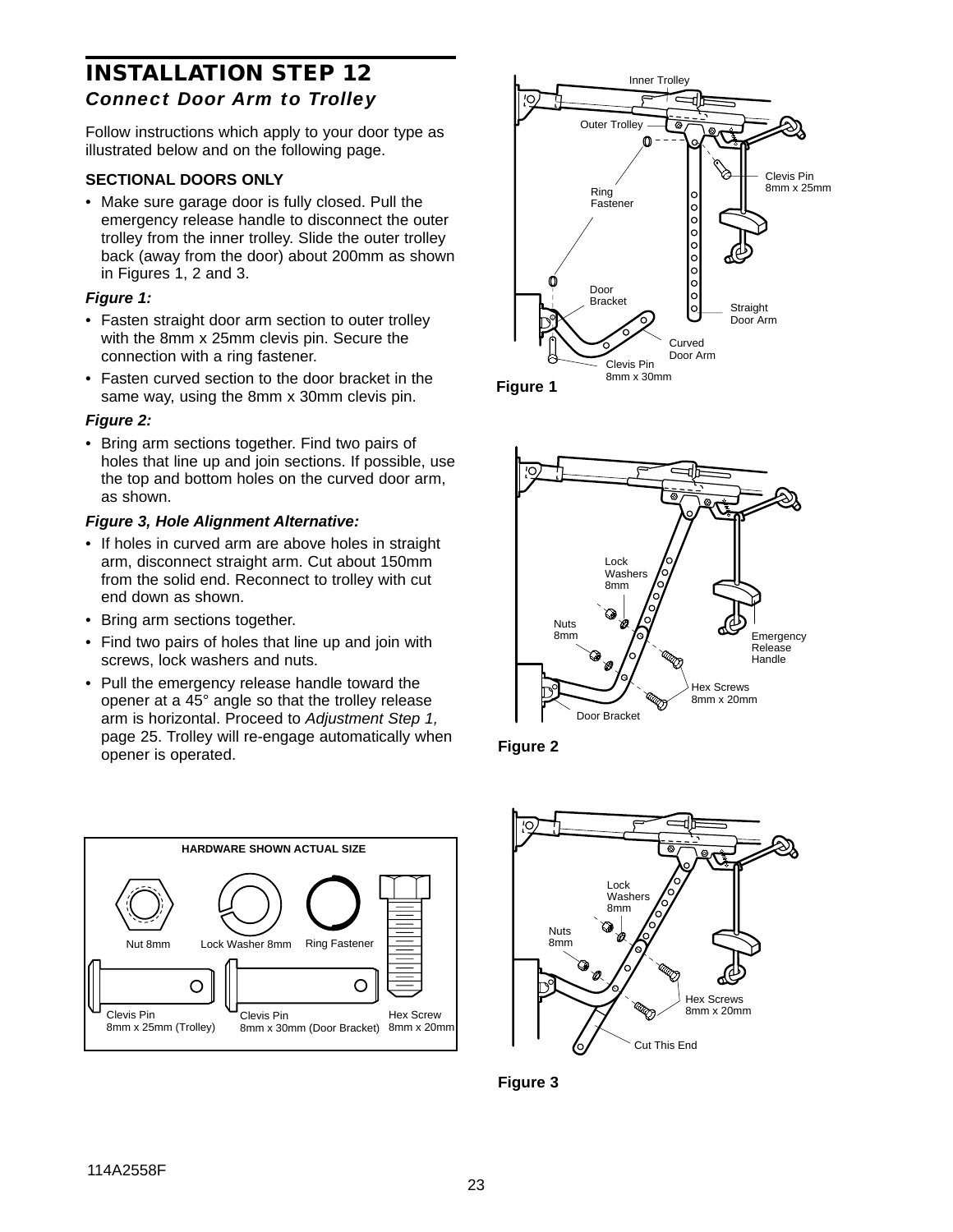#### **ALL ONE-PIECE DOORS**

#### **Assemble the Door Arm:**

- Fasten the straight and curved door arm sections together to the longest possible length (with a 2 or 3 hole overlap).
- With the door closed, connect the straight door arm section to the door bracket with the 8mm x 30mm clevis pin.
- Secure with a ring fastener.

#### **Adjustment Procedures for One-Piece Doors**

On one-piece doors, before connecting the door arm to the trolley, the travel limits must be adjusted. Limit adjustment screws are located on the left side panel as shown on page 25. Follow adjustment procedures below.

#### **A. Open Door Adjustment: Decrease UP Travel Limit**

- Turn the UP limit adjustment screw counterclockwise 5 1/2 turns.
- Press the Remote Control transmitter button. The trolley will travel to the fully open position.
- Manually raise the door to the open position (parallel to the floor), and lift the door arm to the trolley. The arm should touch the trolley just in back of the door arm connector hole. Refer to the fully open trolley/door arm positions in the illustration. If the arm does not extend far enough, adjust the limit further. One full turn equals 50mm of trolley travel.

#### **B. Closed Door Adjustment: Decrease DOWN Travel Limit**

• Turn the DOWN limit adjustment screw clockwise 5 complete turns.



- Press the Remote Control transmitter button. The trolley will travel to the fully closed position.
- Manually close the door and lift the door arm to the trolley. The arm should touch the trolley just ahead of the door arm connector hole. Refer to the fully closed trolley/door arm positions in the illustration. If the arm is behind the connector hole, adjust the limit further. One full turn equals 50mm of trolley travel.

#### **Connect the door arm to the trolley.**

- Close the door and join the curved arm to the connector hole in the trolley with the remaining clevis pin. It may be necessary to lift the door slightly to make the connection.
- Secure with a ring fastener.
- Run the opener through a complete travel cycle. If the door has a slight "backward" slant in full open position as shown in the illustration, decrease the UP limit until the door is parallel to the floor.

**NOTE:** When setting the up limit on the following page, the door should not have a "backward" slant when fully open as illustrated below. A slight backward slant will cause unnecessary bucking and/or jerking operation as the door is being opened or closed from the fully open position.

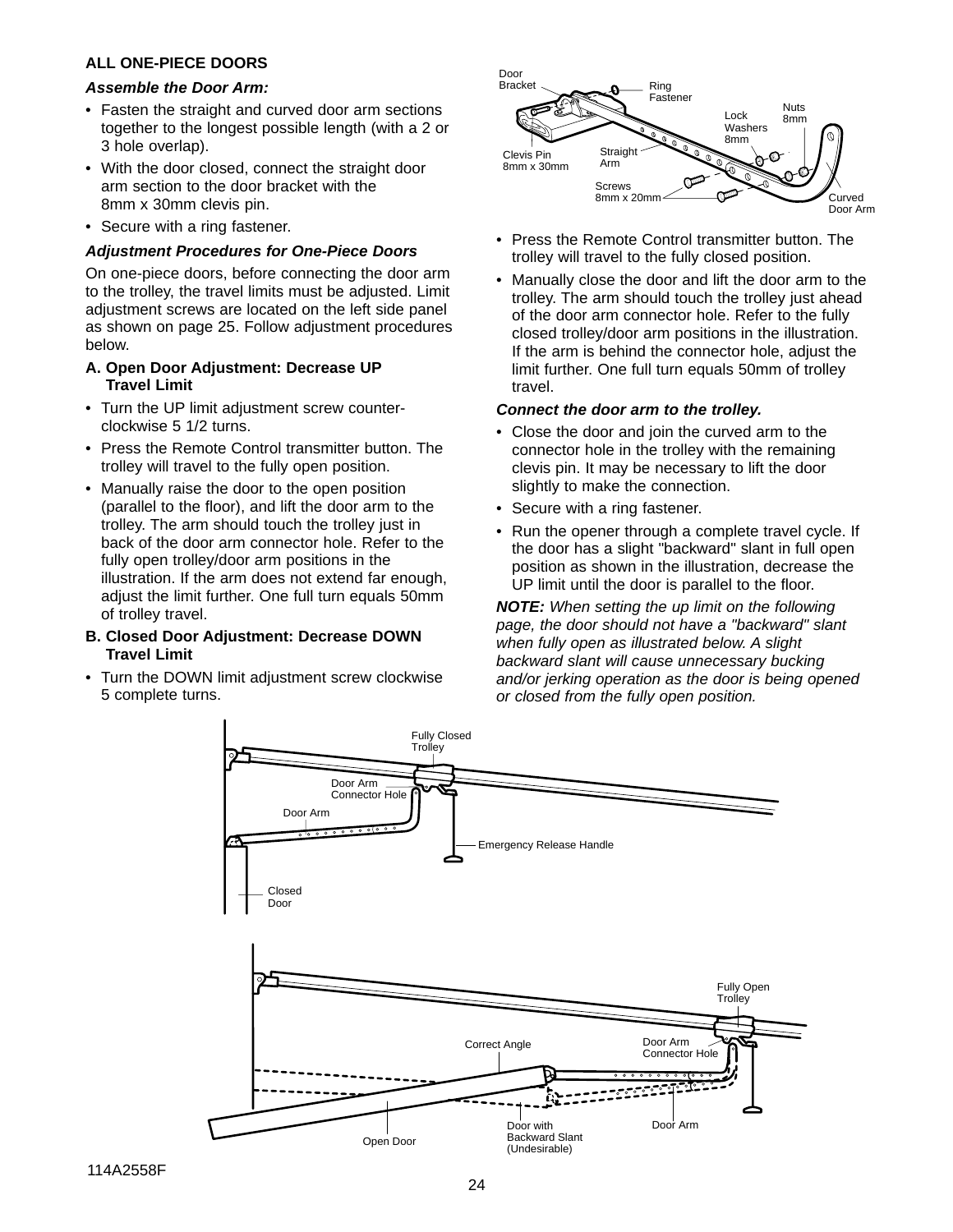## **ADJUSTMENT STEP 1** *Adjust the UP and DOWN Travel Limits*

Limit adjustment settings regulate the points at which the door will stop when moving up or down.

**NOTE:** If anything interferes with the door's upward travel, it will stop. If anything interferes with the door's downward travel (including binding or unbalanced doors), it will reverse.

To operate the opener, press the Remote Control transmitter button. Run the opener through a complete travel cycle.

- Does the door open and close completely?
- Does the door stay closed and not reverse unintentionally when fully closed?

If your door passes both of these tests, no limit adjustments are necessary unless the reversing test fails (see Adjustment Step 3, page 27).

Adjustment procedures are outlined below. Read the procedures carefully before proceeding to Adjustment Step 2. Use a screwdriver to make limit adjustments. **Run the opener through a complete travel cycle after each adjustment.** 

**NOTE:** Repeated operation of the opener during adjustment procedures may cause the motor to overheat and shut off. Simply wait 15 minutes and try again.

### **HOW AND WHEN TO ADJUST THE LIMITS**

#### **If the door does not open completely but opens at least 1.5m:**

Increase up travel. Turn the UP limit adjustment screw clockwise. One turn equals 50mm of travel.

**NOTE:** To prevent the trolley from hitting the cover protection bolt, keep a minimum distance of 50-100mm between the trolley and the bolt.

#### **If door does not open at least 1.5m:**

Adjust the UP (open) force as explained in Adjustment Step 2.

#### **If the door does not close completely:**

Increase down travel. Turn the down limit adjustment screw counterclockwise. One turn equals 50mm of travel.

If door still won't close completely, try lengthening the door arm (page 23) and decreasing the down limit.

# **A WARNING**

Without a properly installed safety reversal system, persons (particularly small children) could be persons (particularly small children) could be<br>SERIOUSLY INJURED or KILLED by a closing garage door.

- Incorrect adjustment of garage door travel limits will interfere with proper operation of safety reversal system.
- If one control (force or travel limits) is adjusted, the other control may also need adjustment.
- After ANY adjustments are made, the safety reversal system MUST be tested. Door MUST reverse on system MUST be tested. Door MUST rev<br>contact with 40mm high object on floor.



To prevent damage to vehicles, be sure fully open door provides adequate clearance.





#### **If the opener reverses in fully closed position:**

Decrease down travel. Turn the down limit adjustment screw clockwise. One turn equals 50mm of travel.

#### **If the door reverses when closing and there is no visible interference to travel cycle:**

If the opener lights are flashing, the Safety Reversing Sensors (if installed) are either misaligned, or obstructed.

Test the door for binding: Pull the emergency release handle. Manually open and close the door. If the door is binding, call for professional B&D garage door service. If the door is not binding or unbalanced, adjust the DOWN (close) force. See Adjustment Step 2.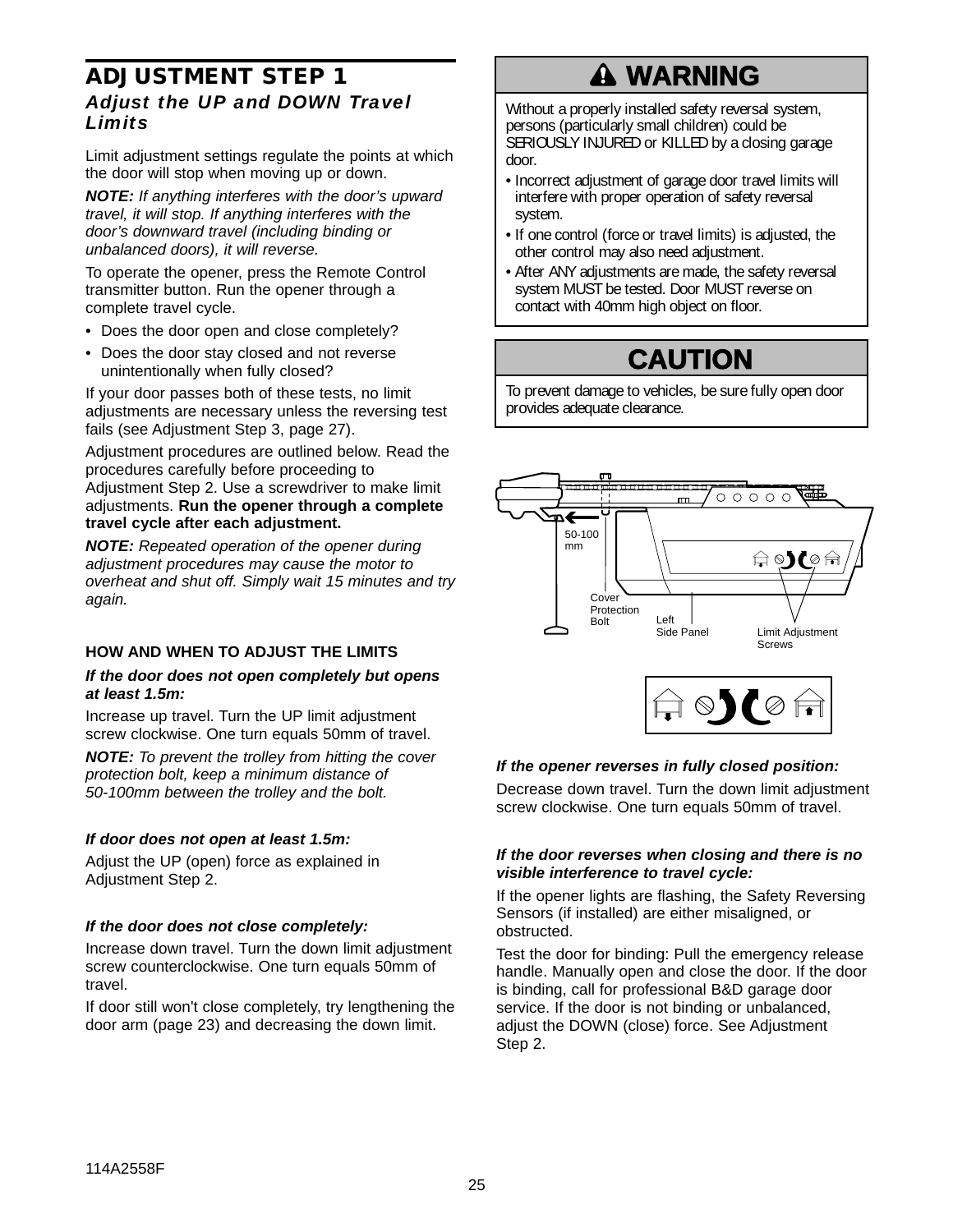## **ADJUSTMENT STEP 2** *Adjust the Force*

**The force, as measured on the closing edge of the door, should not exceed 150N (15kg). If the closing force is adjusted to more than 150 N, the safety infra-red beam sensors must be installed.** 

Force adjustment controls are located on the back panel of the opener. Force adjustment settings regulate the amount of power required to open and close the door.

If the forces are set too light, door travel may be interrupted by nuisance reversals in the down direction and stops in the up direction. Weather conditions can affect the door movement, so occasional adjustment may be needed.

**The maximum force adjustment range is about 3/4 of a complete turn. Do not force controls beyond that point.** Turn force adjustment controls with a screwdriver.

**NOTE:** If anything interferes with the door's upward travel, it will stop. If anything interferes with the door's downward travel (including binding or unbalanced doors), it will reverse.

### **HOW AND WHEN TO ADJUST THE FORCES**

#### **Test the DOWN (close) force**

- Grasp the door bottom when the door is about halfway through DOWN (close) travel. The door should reverse. Reversal halfway through down travel does not guarantee reversal on a 40mm obstruction. See Adjustment Step 3, page 27. **If the door is hard to hold or doesn't reverse,** DECREASE the DOWN (close) force by turning the control counterclockwise. Make small adjustments until the door reverses normally. After each adjustment, run the opener through a complete cycle.
- **If the door reverses during the down (close) cycle and the opener lights aren't flashing,** INCREASE DOWN (close) force by turning the control clockwise. Make small adjustments until the door completes a close cycle. After each adjustment, run the opener through a complete travel cycle. Do not increase the force beyond the minimum amount required to close the door.

#### **Test the UP (open) force**

• Grasp the door bottom when the door is about halfway through UP (open) travel. The door should stop. **If the door is hard to hold or doesn't stop,** DECREASE UP (open) force by turning the control counterclockwise. Make small adjustments until the door stops easily and opens fully. After each adjustment, run the opener through a complete travel cycle.

# **WARNING**

Without a properly installed safety reversal system, persons (particularly small children) could be persons (particularly small children) could be<br>SERIOUSLY INJURED or KILLED by a closing garage door.

- Too much force on garage door will interfere with proper operation of safety reversal system.
- NEVER increase force beyond minimum amount required to close garage door.
- NEVER use force adjustments to compensate for a binding or sticking garage door.
- If one control (force or travel limits) is adjusted, the other control may also need adjustment.
- After ANY adjustments are made, the safety reversal system MUST be tested. Door MUST reverse on contact with 40mm high object on floor.





**• If the door doesn't open at least 1.5m** INCREASE UP (open) force by turning the control clockwise. Make small adjustments until door opens completely. Readjust the UP limit if necessary. After each adjustment, run the opener through a complete travel cycle.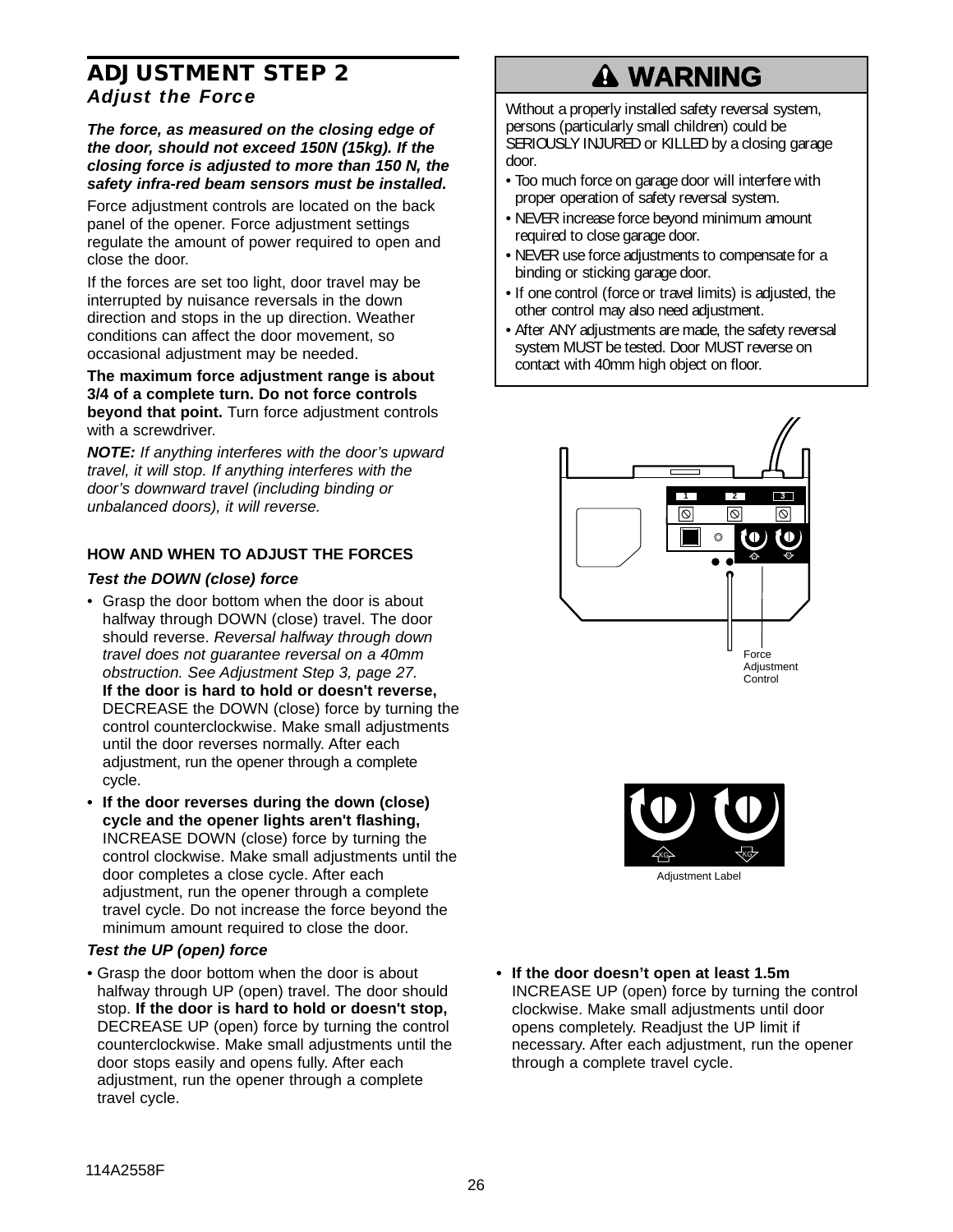## **ADJUSTMENT STEP 3** *Test the Safety Reverse System*

### **TEST**

- With the door fully open, place a 40mm board on the floor, centered under the garage door.
- Operate the door in the down direction. The door **must** reverse on striking the obstruction.

#### **ADJUST**

• If the door stops on the obstruction, it is not traveling far enough in the down direction. Increase the DOWN limit by turning the DOWN limit adjustment screw counterclockwise 1/4 turn.

**NOTE:** On a sectional door, make sure limit adjustments do not force the door arm beyond a straight up and down position. See the illustration on page 23.

- Repeat the test.
- When the door reverses on the 40mm board, remove the obstruction and run the opener through 3 or 4 complete travel cycles to test adjustment.

If the door will not reverse on the board after repeated adjustment attempts, call for professional B&D garage door service.

#### **IMPORTANT SAFETY CHECK:**

Repeat Adjustment Steps 1, 2 and 4 after:

- Each adjustment of door arm length, limits, or force controls.
- Any repair to or adjustment of the garage door (including springs and hardware).
- Any repair to or buckling of the garage floor.
- Any repair to or adjustment of the opener.

## **ADJUSTMENT STEP 4** *Test the Safety Infra-red Beam Sensors (if installed)*

- Press the remote control push button to open the door.
- Place the opener carton in the path of the door.
- Press the remote control push button to close the door. The door will not move more than 25mm, and the door control will blink 10 times.

The garage door opener will not close from a remote if the indicator light in either sensor is off (alerting you to the fact that the sensor is misaligned or obstructed).

**If the opener closes the door when the safety reversing sensor is obstructed (and the sensors are no more than 150mm above the floor), call for professional B&D garage door service.**

# **WARNING**

Without a properly installed safety reversal system, persons (particularly small children) could be persons (particularly small children) could be<br>SERIOUSLY INJURED or KILLED by a closing garage door.

- Safety reversal system MUST be tested every month.
- If one control (force or travel limits) is adjusted, the other control may also need adjustment.
- After ANY adjustments are made, the safety reversal system MUST be tested. Door MUST reverse on contact with 40mm high object on the floor.



# **A WARNING**

Without a properly installed safety reversing sensor, persons (particularly small children) could be persons (particularly small children) could be<br>SERIOUSLY INJURED or KILLED by a closing garage door.

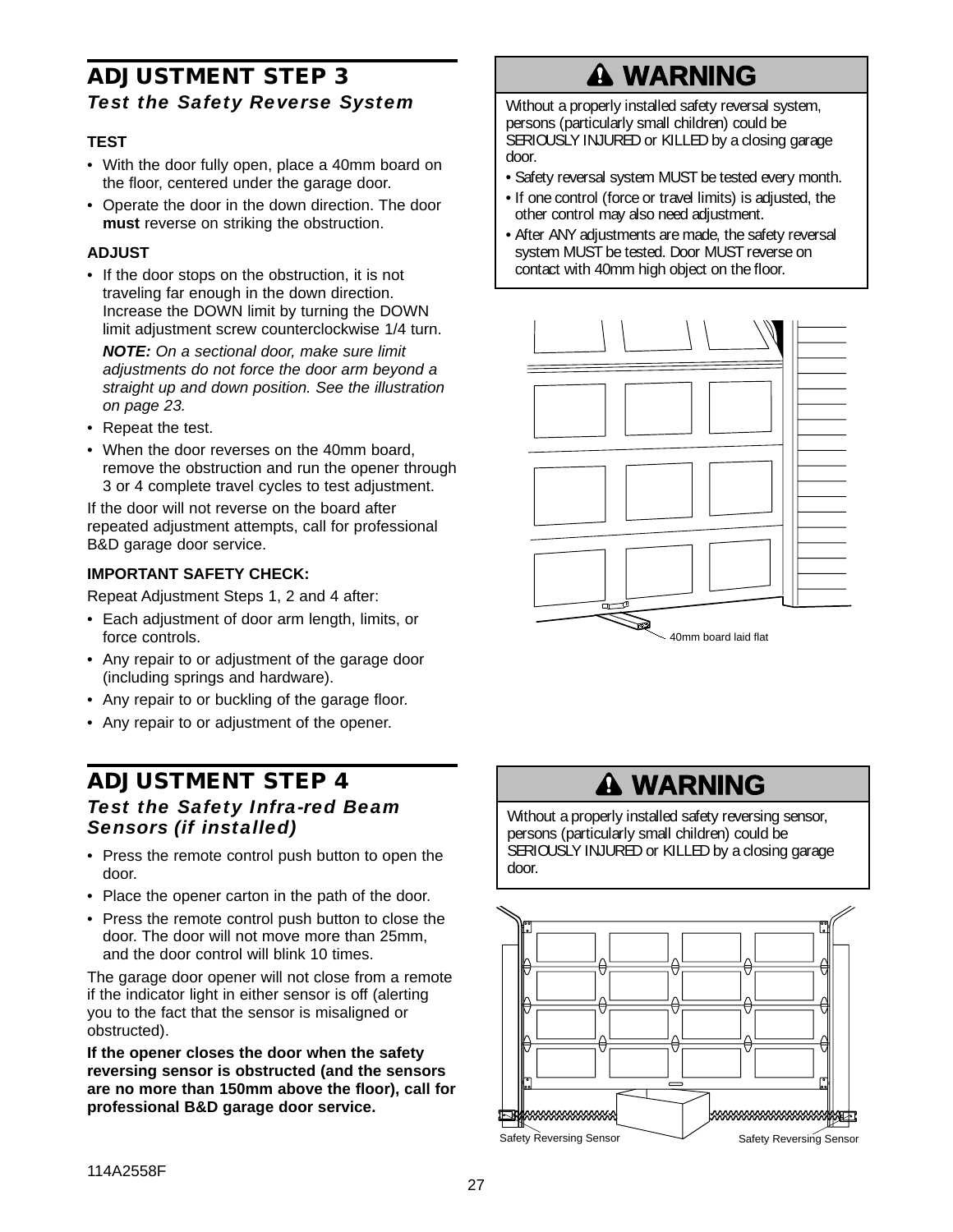## **OPERATION**

## **IMPORTANT SAFETY INSTRUCTIONS** *AA* WARNING <u>Warning Communication (Carl Communication)</u>

## **To reduce the risk of severe injury or death:**

- 1. READ AND FOLLOW ALL WARNINGS AND INSTRUCTIONS.
- 2. ALWAYS keep remote controls out of reach of children. NEVER permit children to operate or play with garage door control push buttons or remote controls.
- 3. ONLY activate garage door when it can be seen clearly, it is properly adjusted, and there are no obstructions to door travel.
- 4. ALWAYS keep garage door in sight until completely closed. NO ONE SHOULD CROSS THE PATH OF THE MOVING DOOR.
- 5. If possible, use emergency release handle to disengage trolley ONLY when garage door is CLOSED. Weak or broken springs or unbalanced door could result in an open door falling rapidly and/or unexpectedly.
- 6. NEVER use emergency release handle unless garage doorway is clear of persons and obstructions.
- 7. NEVER use handle to pull garage door open or closed. If rope knot becomes untied, you could fall.
- 8. If one control (force or travel limits) is adjusted, the other control may also need adjustment.
- 9. After ANY adjustments are made, the safety reversal system MUST be tested.
- 10. Safety reversal system MUST be tested every month. Garage door MUST reverse on contact with 40mm high object on the floor.
- 11. ALWAYS KEEP GARAGE DOOR PROPERLY BALANCED (see page 3). An improperly balanced door may not reverse when required and could result in severe injury or death.
- 12. All repairs to cables, spring assemblies and other hardware, all of which are under EXTREME tension, MUST be made by a trained door systems technician.
- 13. ALWAYS disconnect electric power to garage door opener before making any repairs or removing covers.
- 14. SAVE THESE INSTRUCTIONS.

## *Using Your Garage Door Opener*

Your opener will operate with up to twelve remote control transmitters, one entry keypad, and one dipswitch code transmitter. If you purchase a new remote, or if you wish to deactivate any remote, follow the instructions in the Programming section.

#### **Activate your opener with any of the following:**

- The hand-held Remote Control: Hold the large push button down until the door starts to move.
- The wall-mounted Door Control (Optional): Hold the push button down until the door starts to move.
- The Keyless Entry (Optional): Must be programmed before use.

### **When the opener is activated:**

- 1. If open, the door will close. If closed, it will open.
- 2. If closing, the door will stop and reverse.
- 3. If opening, the door will stop.
- 4. If the door has been stopped in a partially open position, it will close.
- 5. If obstructed while closing, the door will reverse. If the obstruction interrupts the sensor beam, the opener lights will blink for five seconds.
- 6. If obstructed while opening, the door will stop.
- 7. If fully open and the Infa-Red Safety Beam is installed, the door will not close when the beam is broken. The sensor has no effect in the opening cycle.

**The opener light** will turn on under the following conditions: when the opener is initially plugged in; when power is restored after interruption; when the opener is activated.

It will turn off automatically after 4-1/2 minutes. Globe size is 40 watts maximum.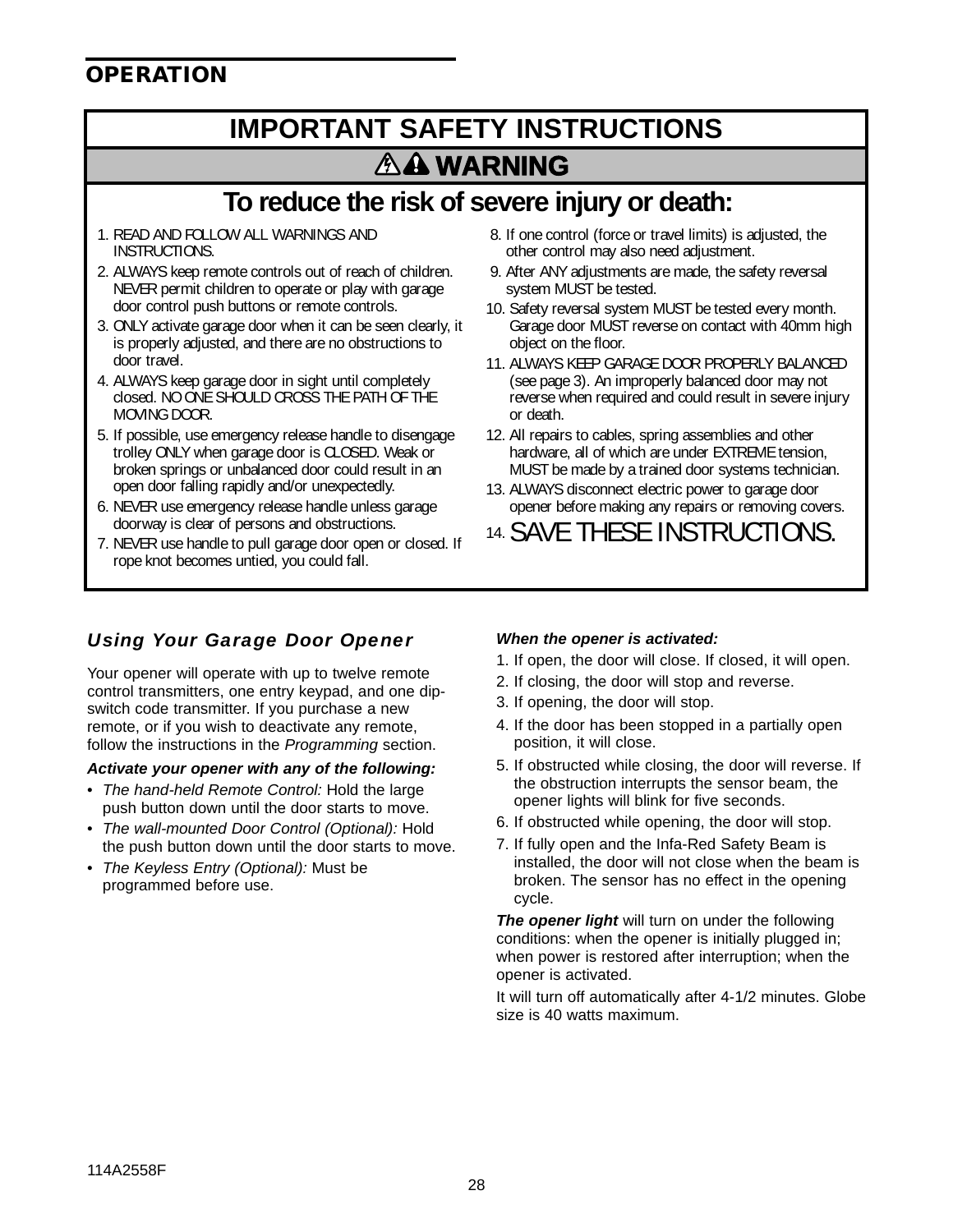## *To Open the Door Manually*

# **WARNING**

- To prevent possible SERIOUS INJURY or DEATH from **Cause cause some minor changes in** a falling garage door:
	- If possible, use emergency release handle to disengage trolley ONLY when garage door is CLOSED. Weak or broken springs or unbalanced door could result in an open door falling rapidly and/or unexpectedly.
	- NEVER use emergency release handle unless garage doorway is clear of persons and obstructions.
- NEVER use handle to pull door open or closed. If rope knot becomes untied, you could fall.

### **DISCONNECT THE TROLLEY:**

The door should be fully closed if possible. Pull the emergency release handle toward the opener at a  $45^\circ$ degree angle (so that the trolley release arm locks into place) and lift the door manually. The lockout feature prevents the trolley from reconnecting automatically, and the door can be raised and lowered manually as often as necessary.



#### **Lockout position (Manual disconnect)**

#### **TO RE-CONNECT THE TROLLEY:**

Pull the emergency release handle straight down so that the trolley release arm returns up. The trolley will reconnect on the next UP or DOWN operation, either manually or by using the door **To reconnect** control or remote.



## *Care of Your Opener*

# LIMIT AND FORCE ADJUSTMENTS:<br>Weather.conditions.mav

Weather conditions may cause some minor changes in door operation requiring some oor:<br>
emergency release handle to **CAUTION** re-adjustments, particularly  $\left|\bigoplus_\textbf{m}\otimes\textbf{y}\right|\right)$ during the first year of operation.

> Pages 25 and 26 refer to the limit and force adjustments. Only a screwdriver is required. Follow the instructions carefully.

**Repeat the safety reverse test (Adjustment Step 3, page 27) after any adjustment of limits or force.**

### **MAINTENANCE SCHEDULE**

#### **Once a Month**

- Manually operate door. If it is unbalanced or binding, call for professional garage door service.
- Check to be sure door opens & closes fully. Adjust limits and/or force if necessary. (See pages 25 and 26.)
- Repeat the safety reverse test. Make any necessary adjustments. (See Adjustment Step 3.)

#### **Twice a Year**

• Check chain tension. Disconnect trolley first. Adjust if necessary (see page 11).

#### **Once a Year**

- Oil door rollers, bearings and hinges. The opener does not require additional lubrication. Do not grease the door tracks.
- Lubricate the chain.

### **THE REMOTE CONTROL BATTERY**

# **WARNING**

- To prevent possible SERIOUS INJURY or DEATH:
- NEVER allow small children near batteries.
- NEVER allow small children hear batteries.<br>• If battery is swallowed, immediately notify doctor.

The lithium battery should produce power for up to 5 years. To replace battery, use the visor clip or screwdriver blade to pry open the case. Insert battery positive side up.

Dispose of old battery properly.





Adjustment Label (Located on the left side panel)

#### **Force Controls**



Adjustment Label (Located on the back panel)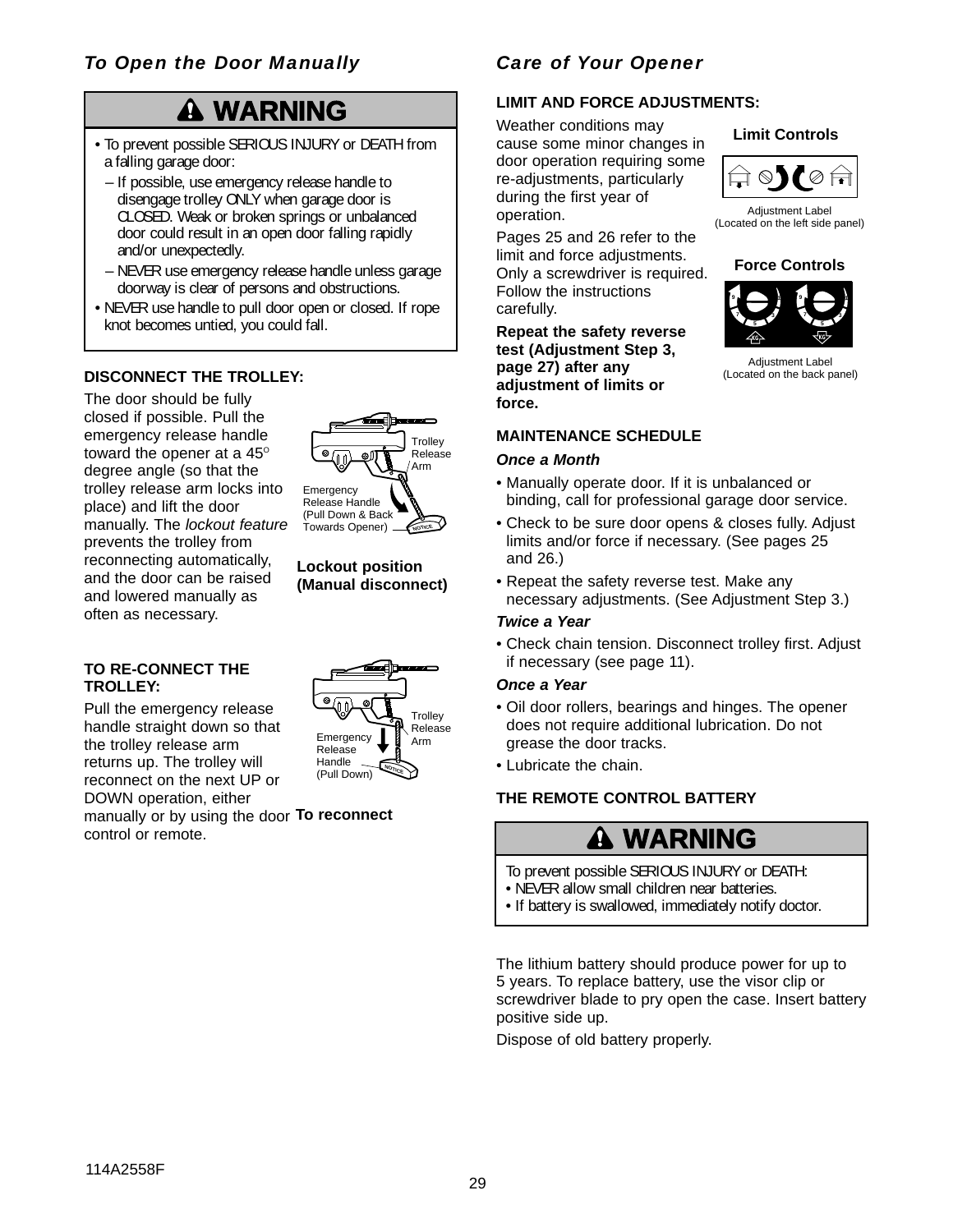## *Troubleshooting*

- **1. The opener doesn't operate from either the optional door control or the remote control:**
- Does the opener have electric power? Plug a lamp into the outlet. If it doesn't light, check the fuse box or the circuit breaker. (Some outlets are controlled by a wall switch.)
- Have you disabled all door locks? Review installation instruction warnings on page 11.
- Is there a build-up of ice or snow under the door? The door may be frozen to the ground. Remove any restriction.
- The garage door spring may be broken. Have it replaced.
- Repeated operation may have tripped the overload protector in the motor. Wait 15 minutes and try again.

#### **2. Opener operates from the remote, but not from the optional door control:**

- Is the door control lit? If not, remove the bell wire from the motor unit terminals. Short the red and white terminals by touching both terminals at the same time with a piece of wire. If the opener runs, check for a faulty wire connection at the door control, a short under the staples, or a broken wire.
- Are the wiring connections correct? Review Installation Step 6, page 18.
- **3. The door operates from the optional door control, but not from the remote control:**
- Is the door push button flashing? If your model has the Lock feature, make sure it is off.
- Program the opener to match the remote control code. (Refer to instructions on the opener panel.) Repeat with all remotes.

#### **4. The remote control has short range:**

- Change the location of the remote control in your car.
- Check to be sure the antenna on the back panel of opener extends fully downward.
- Some installations may have shorter range due to a metal door, foil backed insulation, or metal garage siding.
- Is battery installed or weak? Replace battery.
- **5. Opener noise is disturbing in living quarters of home:**
- If operational noise is a problem because of proximity of the opener to the living quarters, the Vibration Isolator Kit (62155) can be installed. This kit was designed to minimize vibration to the house and is easy to install.
- **6. The garage door opens and closes by itself:**
- Be sure that all remote control push buttons are off.
- Remove the bell wire from the door control terminals and operate from the remote only. If this solves the problem, the door control is faulty (replace), or there is an intermittent short on the wire between the door control and the opener.
- Clear memory and re-program all remote controls.

#### **7. The door doesn't open completely:**

- Is something obstructing the door? Is it out of balance, or are the springs broken? Remove the obstruction or repair the door.
- If the door is in good working order but now doesn't open all the way, increase the up force. See Adjustment Step 2.
- If the door opens at least 1.5m, the travel limits may need to be increased. One turn equals 50mm inches of travel. See Adjustment Step 1.

#### Repeat the safety reverse test after the adjustment is complete.

#### **8. The door stops but doesn't close completely:**

• Review the travel limits adjustment procedures on page 25. Repeat the safety reverse test after any adjustment of door arm length, close force or down limit.

#### **9. The door opens but won't close:**

- If the opener light blinks, check the safety reversing sensor.
- If the opener light doesn't blink and it is a new installation. check the down force. See Adjustment Step 2, page 26. For an existing installation, see below.

#### Repeat the safety reverse test after the adjustment is complete.

#### **10. The door reverses for no apparent reason and opener light doesn't blink:**

- Is something obstructing the door? Pull the emergency release handle. Operate the door manually. If it is unbalanced or binding, call for professional B&D garage door service.
- Clear any debris, ice or snow from the garage floor area where the door closes.
- Review Adjustment Step 2 on page 26.
- If door reverses in the fully closed position, decrease the travel limits (Adjustment Step 1).

Repeat safety reverse test after adjustments to force or travel limits. The need for occasional adjustment of the force and limit settings is normal. Weather conditions in particular can affect door travel.

- **11. The door reverses for no apparent reason and opener light blinks for 5 seconds after reversing:**
- Check the safety reversing sensor. Remove any obstruction or align the receiving eye.

#### **12. The opener light doesn't turn on:**

• Replace the light globe (40 watts maximum). Use a rough service/heavy duty light globe if regular globe burns out.

#### **13. The opener light doesn't turn off:**

- Is the Light feature on? Turn it off.
- There may be a defective earth connection. The operator must be properly earthed.

#### **14. The opener strains or maximum force is needed to operate door:**

The door may be out of balance or the springs may be broken. **Close the door** and use the emergency release handle to disconnect the trolley. Open and close the door manually. A properly balanced door will stay in any point of travel while being supported entirely by its springs. If it does not, disconnect the opener and call a professional garage door serviceman. **Do not increase the force to operate the opener.**

#### **15. The opener motor hums briefly, then won't work:**

- The garage door springs may be broken. See above.
- If the problem occurs on the first operation of the opener, door may be locked. Disable the door lock.

Repeat the safety reverse test after the adjustment is complete.

#### **16. The opener won't operate due to power failure:**

- Use the emergency release handle to disconnect the trolley. The door can be opened and closed manually. When power is restored, press the Door Control push button and trolley will automatically reconnect (unless trolley is in lockout position.) See page 29.
- The Emergency Access Device accessory (for use on garages with no service door) disconnects the trolley from outside the garage in case of power failure.

#### **17. The chain droops or sags:**

• It is normal for the chain to droop slightly in the closed door position. Use the emergency release to disconnect the trolley. If the chain returns to normal height when the trolley is disengaged and the door reverses on a 40mm board, no adjustments are needed (see page 11).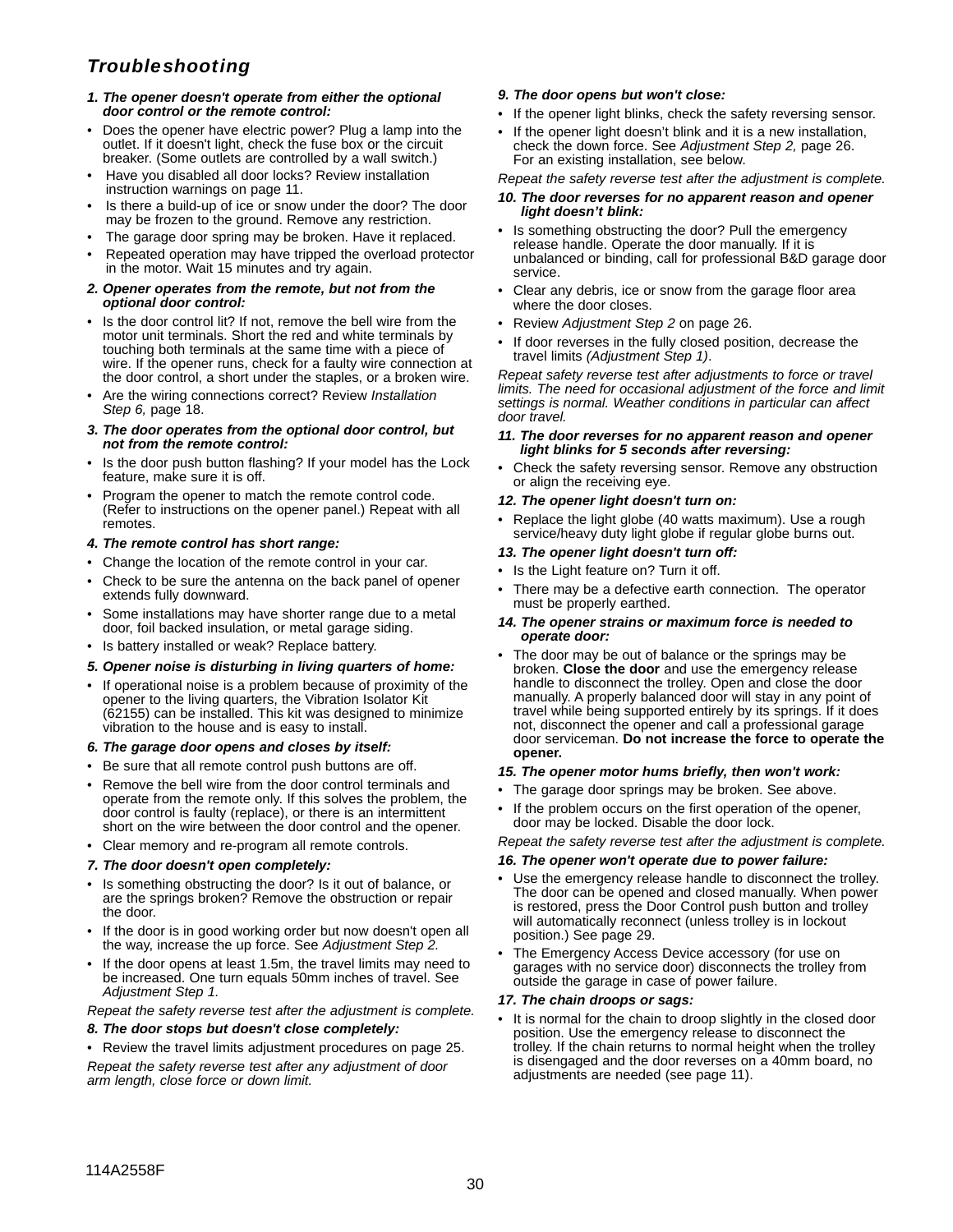## **PROGRAMMING**

Below are instructions for programming your opener to operate with remote control transmitters.

### *To Code a Hand-held Remote Control Transmitter*

### **USING THE "SMART" BUTTON**



1. Press and hold the button on the hand-held remote**\*** that you wish to operate your garage door.

| $\overline{a}$ | u              |   |
|----------------|----------------|---|
|                | $\overline{2}$ | э |
| $\infty$       | $\circ$        |   |
|                |                |   |

KG KG KG KG

2. Press and release the "Smart" button on the back panel of the opener.

clicks will be heard.





### *To Erase All Codes From Opener Receiver Memory*

To deactivate any unwanted remote, first erase all codes: Press and hold the "Smart" button on



opener until the smart indicator light  $\lfloor$ goes out (approximately 6 seconds). All previous codes are now erased. Reprogram each remote or keyless entry you wish to use.

## *\*Multi-Function Remotes*

If provided with your garage door opener, the large button is factory programmed to operate it. Additional buttons on any multifunction remote or



mini-remote can be programmed to operate other garage door openers.

### **SPECIFICATIONS**

| Horsepower 1/2                  |                                                                                  |
|---------------------------------|----------------------------------------------------------------------------------|
| Rated Pull Force800N            |                                                                                  |
|                                 | Motor                                                                            |
|                                 |                                                                                  |
|                                 | TypePermanent split capacitor                                                    |
| Speed 1500 rpm                  |                                                                                  |
|                                 |                                                                                  |
| Current2,0 amperes              |                                                                                  |
|                                 | <b>Drive Mechanism</b>                                                           |
|                                 | Gears16:1 worm gear reduction                                                    |
|                                 | Drive Chain with one-piece trolley on                                            |
|                                 | steel T-rail.                                                                    |
|                                 | Length of TravelAdjustable to 2,29m (7-1/2 feet)                                 |
|                                 | Travel Rate 127-178mm (5"-7") per second                                         |
|                                 | LampOn when door starts, off 4-1/2                                               |
|                                 | minutes after stop.                                                              |
|                                 | Door Linkage Adjustable door arm. Pull cord<br>trolley release.                  |
|                                 |                                                                                  |
|                                 | <b>Safety</b>                                                                    |
|                                 | PersonalPush button and automatic reversal in<br>down direction. Push button and |
|                                 | automatic stop in up direction.                                                  |
|                                 | ElectronicIndependent up and down force                                          |
|                                 | adjustment screws.                                                               |
|                                 |                                                                                  |
|                                 | voltage push button wiring.                                                      |
|                                 | Limit Device Circuit actuated by limit nut.                                      |
|                                 | Limit Adjustment Screwdriver adjustment on side panel.                           |
|                                 | Start CircuitLow voltage push button circuit.                                    |
|                                 | <b>Dimensions</b>                                                                |
| Length (Overall)3,1m (122-1/2") |                                                                                  |
| Headroom Required 5cm (2")      |                                                                                  |
| Hanging Weight14,5 kg (32 lb)   |                                                                                  |
|                                 | <b>Receiver</b>                                                                  |
| Operating Frequency433.92MHz    |                                                                                  |
| Computer Codes 12               |                                                                                  |
| Code Switch Code1               |                                                                                  |
| Keypad Code1                    |                                                                                  |
|                                 |                                                                                  |